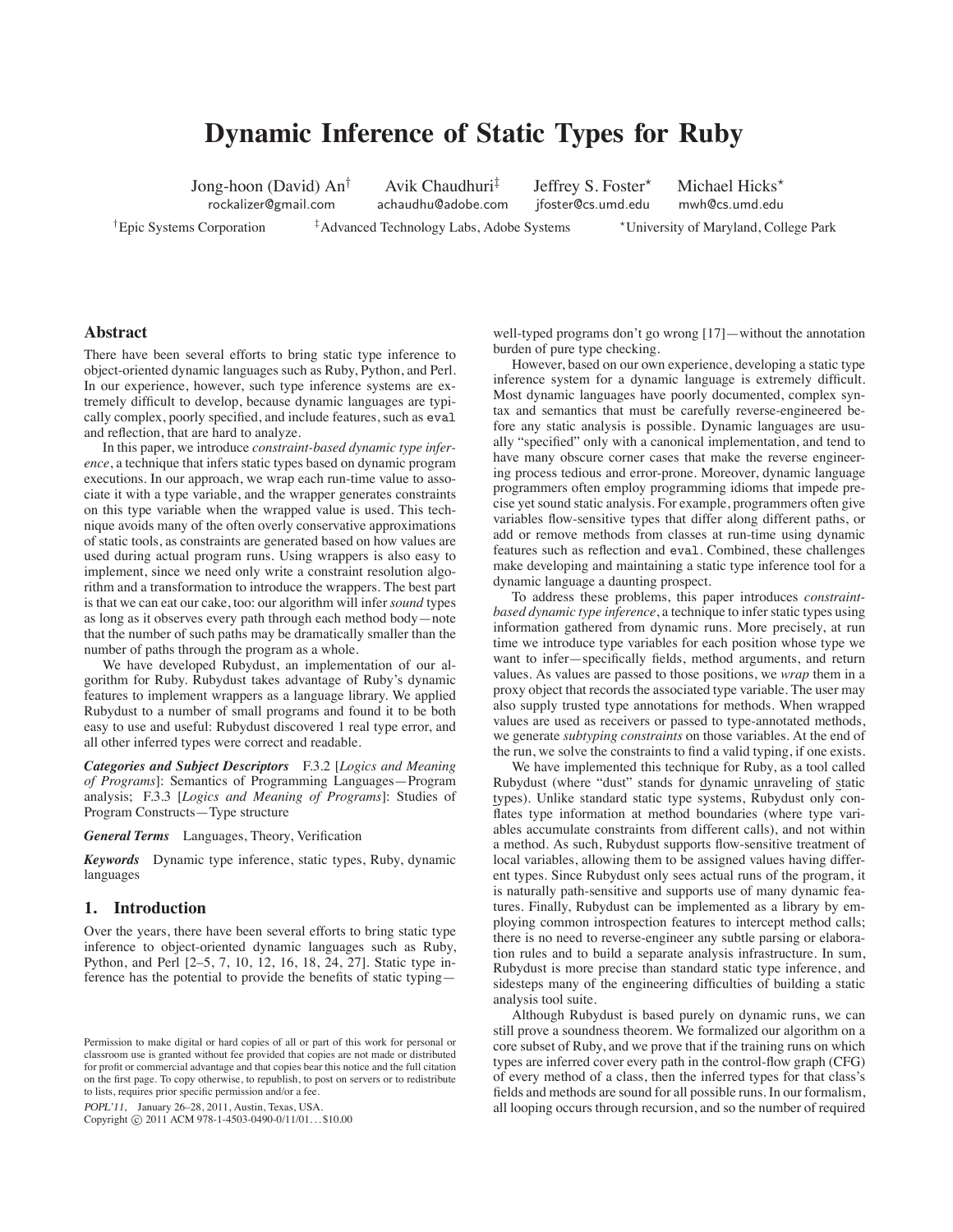paths is at most exponential in the size of the largest method body in a program. Notice that this can be dramatically smaller than the number of paths through the program as whole.

Clearly, in practice it is potentially an issue that we need test cases that cover all method paths for fully sound types. However, there are several factors that mitigate this potential drawback.

• Almost all software projects include test cases, and those test cases can be used for training. In fact, the Ruby community encourages test-driven development, which prescribes that tests be written before writing program code—thus tests will likely be available for Rubydust training right from the start.

• While loops within methods could theoretically yield an unbounded number of paths, in our experimental benchmarks we observed that most loop bodies use objects in a type-consistent manner within each path within the loop body. Hence, typically, observing all paths within a loop body (rather that observing all possible iterations of a loop) suffices to find correct types. We discuss this more in Section 4.

• Even incomplete tests may produce useful types. In particular, the inferred types will be sound for any execution that takes (within a method) paths that were covered in training. We could potentially add instrumentation to identify when the program executes a path not covered by training, and then blame the lack of coverage if an error arises as a result [10]. Types are also useful as documentation. Currently, the Ruby documentation includes informal type signatures for standard library methods, but those types could become out of sync with the code (we have found cases of this previously [12]). Using Rubydust, we could generate type annotations automatically from code using its test suite, and thus keep the type documentation in-sync with the tested program behaviors.

Our implementation of Rubydust is a Ruby library that takes advantage of Ruby's rich introspection features; no special tools or compilers are needed. Rubydust wraps each object o at runtime with a proxy object that associates o with a type variable  $\alpha$ that corresponds to o's position in the program (a field, argument, or return-value). Method calls on o precipitate the generation of constraints; e.g., if the program invokes  $o.m(x)$  then we generate a constraint indicating that  $\alpha$  must have a method m whose argument type is a supertype of the type of x. Rubydust also consumes trusted type annotations on methods; this is important for giving types to Ruby's built-in standard library, which is written in C rather than Ruby and hence is not subject to our type inference algorithm.

We evaluated Rubydust by applying it to several small programs, the largest of which was roughly 750 LOC, and used their accompanying test suites to infer types. We found one real type error, which is particularly interesting because the error was uncovered by solving constraints from a passing test run. All other programs were found to be type correct, with readable and correct types. The overhead of running Rubydust is currently quite high, but we believe it can be reduced with various optimizations that we intend to implement in the future. In general we found the performance acceptable and the tool itself quite easy to use.

In summary, our contributions are as follows:

- We introduce a novel algorithm to infer types at run-time by dynamically associating fields and method arguments and results with type variables, and generating subtyping constraints as those entities are used. (Section 2)
- We formalize our algorithm and prove that if training runs cover all syntactic paths through each method of a class, then the inferred type for that class is sound. (Section 3)
- We describe Rubydust, a practical implementation of our algorithm that uses Ruby's rich introspection features. Since Rubydust piggybacks on the standard Ruby interpreter, we can natu-

| caller $o.m(v)$<br>where $@q = u$                                                                       | (1) constrain<br>(a) $type(v) \le a_r$<br>(b) $type(o) \leq [m: a_x \rightarrow a_{m,ret}]$<br>(c) $type(u) \leq \alpha_{@g}$ | (5) wrap<br>(h) $V'$ : $a_{m,ret}$<br>(i) $u'$ : $a_{@g}$<br>where $@q = u'$                                                                                           |  |
|---------------------------------------------------------------------------------------------------------|-------------------------------------------------------------------------------------------------------------------------------|------------------------------------------------------------------------------------------------------------------------------------------------------------------------|--|
|                                                                                                         |                                                                                                                               |                                                                                                                                                                        |  |
| callee<br>def $m(x)$ e end $\left(\text{d}\right) V : G_x$<br>where $@f = w$ (e) $W : \mathcal{A}_{@f}$ |                                                                                                                               | (2) wrap— $\rightarrow$ (3) run $e \rightarrow v' \rightarrow (4)$ constrain<br>(f) $type(v) \le a_{m, ret}$<br>(g) $type(w') \leq a_{\emptyset f}$<br>where $@f = w'$ |  |

Figure 1. Dynamic instrumentation for a call o.m(v)

rally handle all of Ruby's rather complex syntax and semantics without undue effort. (Section 4)

• We evaluate Rubydust on a small set of benchmarks and find it to be useful. (Section 5)

We believe that Rubydust is a practical, effective method for inferring useful static types in Ruby, and that the ideas of Rubydust can be applied to other dynamic languages.

# **2. Overview**

Before presenting our constraint-based dynamic type inference algorithm formally, we describe the algorithm by example and illustrate some of its key features. Our examples below are written in Ruby, which is a dynamically typed, object-oriented language inspired by Smalltalk and Perl. In our discussion, we will try to point out any unusual syntax or language features we use; more complete information about Ruby can be found elsewhere [28].

## **2.1 Method call and return**

In our algorithm, there are two kinds of classes: *annotated classes*, which have trusted type signatures, and *unannotated classes*, whose types we wish to infer. We assign a type variable to each field, method argument, and method return value in every unannotated class. At run time, values that occupy these positions are associated with the corresponding type variable. We call this association *wrapping* since we literally implement it by wrapping the value with some metadata. When a wrapped value is used, e.g., as a receiver of a method call, or as an argument to a method with a trusted type signature, we generate a subtyping constraint on the associated variable. At the end of the training runs, we solve the generated constraints to find solutions for those type variables (which yield field and method types for unannotated classes), or we report an error if no solution exists. Note that since all instances of a class share the same type variables, use of any instance contributes to inferring a single type for its class.

Before working through a full example, we consider the operation of our algorithm on a single call to an unannotated method. Figure 1 summarizes the five steps in analyzing a call  $o.m(v)$  to a method defined as **def**  $m(x)$  e **end**, where x is the formal argument and e is the method body. In this case, we create two type variables:  $\alpha_x$ , to represent x's type, and  $\alpha_{m,ret}$ , to represent m's return type.

In step (1), the caller looks up the (dynamic) class of the receiver to find the type of the called method. In this case, method m has type  $\alpha_x \to \alpha_{m\_ret}$ . The caller then generates two constraints. The constraint labeled (a) ensures the type of the actual argument is a subtype of the formal argument type. Here,  $type(x)$  is the type of an object, either its actual type, for an unwrapped object, or the type variable stored in the wrapper. In the constraint (b), the type  $[m : ...]$  is the type of an object with a method m with the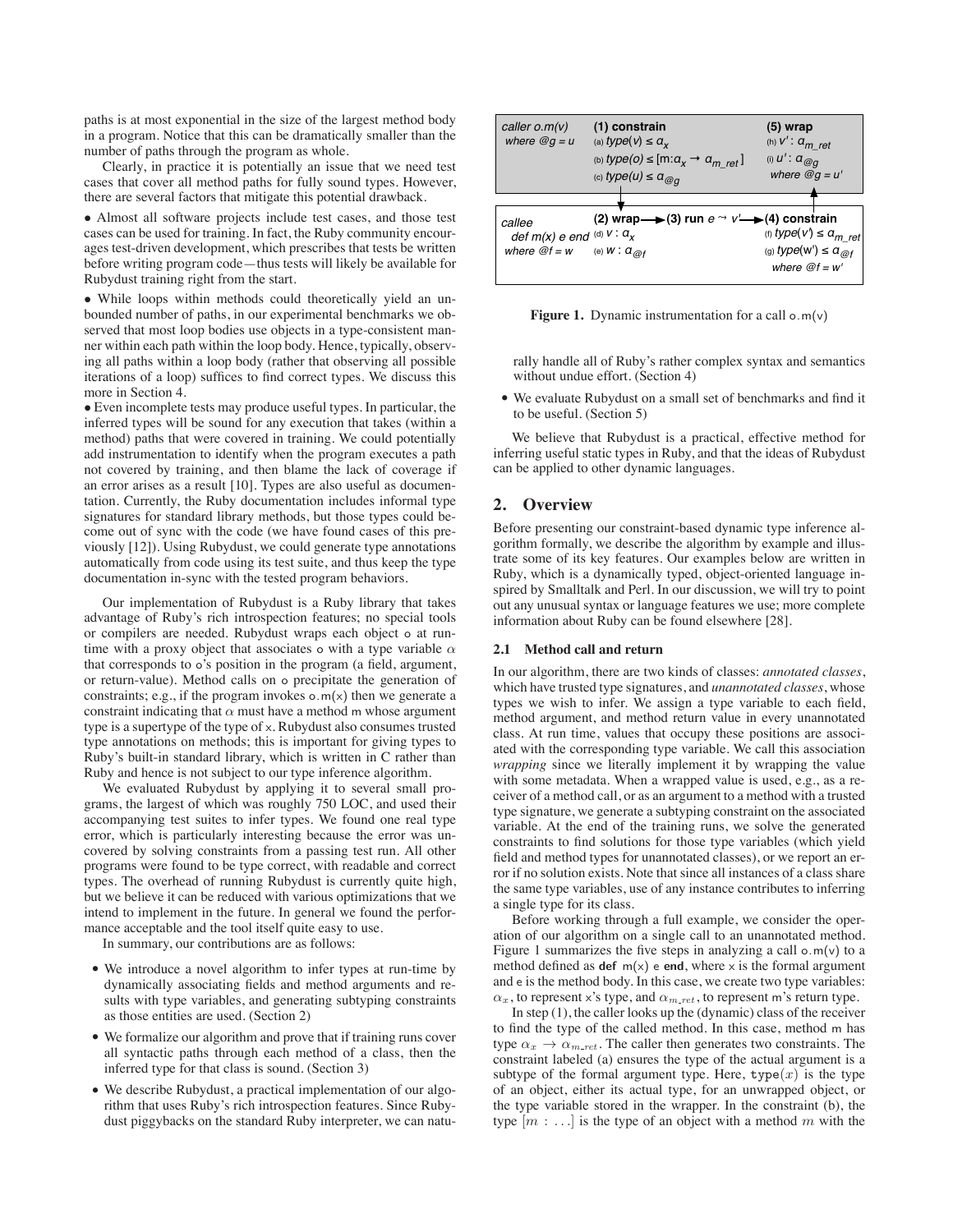```
# Numeric : [...+ : Numeric \rightarrow Numeric...]
2
   3 class A
     # foo : \alpha_w \times \alpha_u \rightarrow \alpha_{foo\_ret}<br>def foo(w,u) # w =\# w = (b : \alpha_w), u = (1 : \alpha_u)<br>
\#w.baz() \qquad \qquad \# \qquad \qquad \alpha_w \leq [\text{baz} : () \to ()]y = 3 + u # y = (4 : Numeric) \alpha_u \leq Numeric
       return bar(w) \# ret = (7 : \alpha_{bar\_ret}) \alpha_w \leq \alpha_xend \# \alpha_{bar\_ret} \leq \alpha_{foo\_ret}10 # bar : \alpha_x \rightarrow \alpha_{bar\_ret}<br>11 def bar(x)
                            \# x = (b : \alpha_x)\alpha_x \leq [\text{qux} : () \rightarrow ()]13 return 7 \# Numeric \leq \alpha_{bar\_ret}14 end
15 end
16
17 A.new.foo(B.new,1) \# B.new returns a new object b
18 A \# B \leq \alpha_w19 4 \mu Numeric \leq \alpha_u\# \text{ ret } = (7 : \alpha_{foo\_ret})
```
**Figure 2.** Basic method call and return example

given type. Hence by width-subtyping, constraint (b) specifies that  $\circ$  has at least an  $m$  method with the appropriate type. We generate this constraint to ensure o's static type  $type(o)$  is consistent with the type for m we found via dynamic lookup. For now, ignore the constraint (c) and the other constraints (e), (g), and (i) involving fields @f and @g; we will discuss these in Section 2.3.

In step (2) of analyzing the call, the callee wraps its arguments with the appropriate type variables immediately upon entry. In this case, we set x to be  $v : \alpha_x$ , which is our notation for the value v wrapped with type  $\alpha_x$ .

Then in step (3), we execute the body of the method. Doing so will result in calls to other methods, which will undergo the same process. Moreover, as  $v : \alpha_x$  may be used in some of these calls, we will generate constraints on  $type(v : \alpha_x)$ , i.e.,  $\alpha_x$ , that we saw in step (1). In particular, if  $v : \alpha_x$  is used as a receiver, we will constrain  $\alpha_x$  to have the called method; if  $v : \alpha_x$  is used as an argument, we will constrain it to be a subtype of the target method's formal argument type.

At a high-level, steps (1) and (2) maintain two critical invariants:

- Prior to leaving method  $n$  to enter another method  $m$ , we generate constraints to capture the flow of values from  $n$  to  $m$ (Constraints (a) and (b)).
- Prior to entering a method  $m$ , all values that could affect the type of  $m$  are wrapped (Indicated by (d)).

Roughly speaking, constraining something with a type records how it was used in the past, and wrapping something with a type observes how it is used in the future.

Returning from methods should maintain the same invariants as above but in the reverse direction, from callee to caller. Thus, in step (4), we generate constraint (f) in the callee that the type of the returned value is a subtype of the return type, and in step (5), when we return to the caller we immediately wrap the returned value with the called method's return type variable.

## **2.2 Complete example**

Now that we have seen the core algorithm, we can work through a complete example. Consider the code in Figure 2, which defines a class A with two methods foo and bar, and then calls foo on a fresh instance of A on line 17.

This code uses Ruby's Numeric class, which is one of the builtin classes for integers. Because Numeric is built-in, we make it an annotated class, and supply trusted type signatures for all of its methods. A portion of the signature is shown on line 1, which indicates Numeric has a method + of type Numeric $\rightarrow$ Numeric.<sup>1</sup>

As in the previous subsection, we introduce type variables for method arguments and returns, in this case  $\alpha_w$ ,  $\alpha_u$ , and  $\alpha_{\text{foo.}ret}$  for foo, and  $\alpha_x$  and  $\alpha_{bar.ret}$  for bar. Then we begin stepping through the calls. At the call on line  $17$ , we pass in actual arguments  $b$  (the object created by the call to B.new on the same line) and 1. Thus we constrain the formal argument types in the caller (lines 18 and 19) and wrap the actuals in the callee (line 5).

Next, on line 6, we use a wrapped object, so we generate a constraint; here we require the associated type variable  $\alpha_w$  contains a no-argument method baz. (For simplicity we show the return type as (), though as it is unused it could be arbitrary.)

On line 7, we call  $3 + u$ . The receiver object is 3, which has actual class is Numeric, an annotated class. Thus, we do the normal handling in the caller (the shaded box in Figure 1), but omit the steps in the callee, since the annotation is trusted. Here, we generate a constraint  $\alpha_u$  < Numeric between the actual and formal argument types. We also generate a constraint (not shown in the figure) type $(3) \leq [+ \dots]$ , but as type $(3)$  = Numeric, this constraint is immediately satisfiable; in general, we need to generate such constraints to correctly handle cases where the receiver is not a constant. Finally, we wrap the return value from the caller with its annotated type Numeric.

Next, we call method bar. As expected, we constrain the actuals and formals (line 8), wrap the argument inside the callee (line 11), and generate constraints during execution of the body (line 12). At the return from bar, we constrain the return type (line 13) and wrap in the caller (yielding the wrapped value  $7 : \alpha_{bar\_ret}$  on line 8). As that value is immediately returned by foo, we constrain the return type of foo with it (line 9) and wrap in the caller (line 20).

After this run, we can solve the generated constraints to infer types. Drawing the constraints from the example as a directed graph, where an edge from  $x$  to  $y$  corresponds to the constraint  $x \leq y$ , we have:

B 
$$
\rightarrow a_{W}
$$
 [baz : ()  $\rightarrow$  ()]  
\nNumberic  $\rightarrow a_{U}$  - Numberic  
\n $a_{X}$  - [qux : ()  $\rightarrow$  ()]  
\nNumberic  $\rightarrow a_{bar\_ret}$  -  $a_{foo\_ret}$ 

(Here we duplicated Numeric for clarity; in practice, it is typically represented by a single node in the graph.) As is standard, we wish to find the *least solution* (equivalent to a most general type) for each method. Since arguments are contravariant and returns are covariant, this corresponds to finding *upper bounds* (transitive successors in the constraint graph) for arguments and *lower bounds* (transitive predecessors) for returns. Intuitively, this is equivalent to inferring argument types based on how arguments are used within a method, and computing return types based on what types flow to return positions. For our example, the final solution is

$$
\alpha_w = [\text{baz} : () \to (), \text{qux} : () \to ()] \qquad \alpha_x = [\text{qux} : () \to ()]
$$

$$
\alpha_u = \text{Numeric} \qquad \alpha_{bar\_ret} = \alpha_{foo\_ret} = \text{Numeric}
$$

Notice that w must have bar and qux methods, but x only needs a qux method. For return types, both bar and foo always return Numeric.

## **2.3 Local variables and fields**

In the previous example, our algorithm generated roughly the same constraints that a static type inference system might generate. How-

<sup>&</sup>lt;sup>1</sup> In Ruby, the syntax  $e_1 + e_2$  is shorthand for  $e_1$ . +  $(e_2)$ , i.e., calling the + method on  $e_1$  with argument  $e_2$ .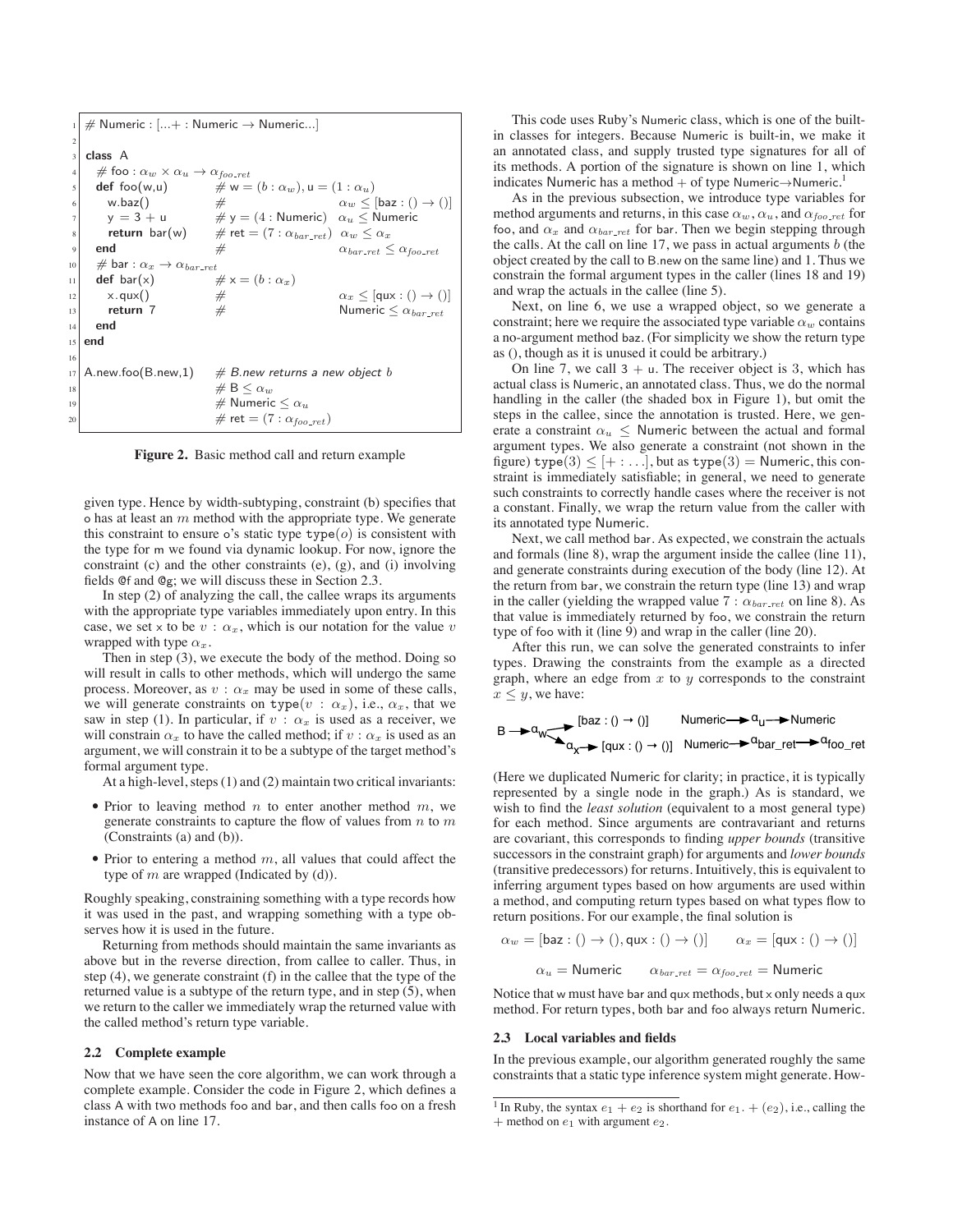```
21 class C
|22| def foo(x)
23 z = x; z.baz();
|z_4| z = 3; return z + 5;
25 end
26 end
27 class D
\log def bar(x) \mathbb{Q}f = x end
29 def baz() y = 3 + \mathbb{Q} end
30 def qux() Qf = "foo" end
31 def f () bar("foo") end
32 end
```
**Figure 3.** Example with local variables and fields

ever, because our algorithm observes only dynamic runs, in many cases it can be more precise than static type inference.

Consider class C in Figure 3. On entry to foo, we wrap the actual argument v as  $v : \alpha_x$ , where  $\alpha_x$  is foo's formal argument type. At the assignment on line 23, we do nothing special—we allow the language interpreter to copy a reference to  $v : \alpha_x$  into z. At the call to baz, we generate the expected constraint  $\alpha_x \leq [\text{baz} : () \rightarrow ()].$ More interestingly, on line 24, we reassign z to contain 3, and so at the call to z's + method, we do not generate any constraints on  $\alpha_x$ . Thus, our analysis is *flow-sensitive* with respect to local variables, meaning it respects the order of operations within a method.

To see why this treatment of local variable assignment is safe, it helps to think in terms of compiler optimization. We are essentially performing inference over a series of execution traces. We can view each trace as a straight-line program. Consider the execution trace of foo (which is the same as the body of the function, in this case). If we apply copy propagation (of  $\times$  and 3) to the trace we get  $z=x$ ; x.baz();  $z=3$ ; **return**  $3 + 5$ ; Since z is a local variable inaccessible outside of the scope of foo, it is dead at the end of the method, too, so we can apply dead code elimination to reduce the trace to "x.baz(); **return**  $3+5$ ;". The constraints we would generate from this trace are equivalent to those we would generate with our approach.

Instance fields in Ruby are not visible outside an object, but they are shared across all methods of an object. Thus, we need to treat them differently than locals. To see why, consider the class D in Figure 3, which uses the instance variable @f (all instance variables begin with @ in Ruby). Suppose that we treated fields the same way as local variables, i.e., we did nothing special at assignments to them. Now consider inferring types for D with the run bar(1); baz();  $qux()$ . During the call bar(1), we would generate the constraint Numeric  $\leq \alpha_x$  (the type variable for x) and store  $1 : \alpha_x$  in @f. Then during baz(), we would generate the constraint  $\alpha_x \leq$  Numeric, and the call to qux() would generate no constraints. Thus, we could solve the constraints to get  $\alpha_x$ Numeric, and we would think this class has type [bar : Numeric  $\rightarrow$ (), baz : ()  $\rightarrow$  (), qux : ()  $\rightarrow$  ()]. But this result is clearly wrong, as the "well-typed" sequence qux(); baz() produces a type error.

To solve this problem, we need to introduce a type variable  $\alpha_{\mathfrak{A}f}$  for the field, and then generate constraints and wrap values accordingly. It would be natural to do this at writes to fields, but that turns out to be impossible with a Ruby-only, dynamic solution, as there is no dynamic mechanism for intercepting field writes.<sup>2</sup> Fortunately, we can still handle fields safely by applying the same





```
42 class F
|43| def foo(x)
44 return ( if x then 0 else " hello " end)
45 end
46 def bar(y,z)
\begin{bmatrix} 47 \end{bmatrix} return ( if y then foo(z) else foo(!z) end)
48 end
49 end
   f = F.new
```


principles we saw in Figure 1 for method arguments and returns. There, we needed two invariants: (1) when we switch from method m to method n, we need to capture the flow of values from  $m$  to  $n$ , and  $(2)$  when we enter a method  $n$ , we need to wrap all values that could affect the type of  $n$ . Translating this idea to fields, we need to ensure:

- When we switch from m to n, we record all field *writes* performed by  $m$ , since they might be read by  $n$ . This is captured by constraints (c) and (g) in Figure 1.
- When we enter  $n$ , we need to wrap all fields  $n$  may use, so that subsequent field *reads* will see the wrapped values. This is captured by constraints (e) and (i) in Figure 1.

Adding these extra constraints and wrapping operations solves the problem we saw above. At the call  $bar(1)$ , we generate the constraint Numeric  $\leq \alpha_x$ , as before. However, at the end of bar, we now generate a constraint  $\alpha_x \leq \alpha_{\text{Q}_f}$  to capture the write. At the beginning of baz, we wrap @f so that the body of baz will now generate the constraints  $\alpha_{\mathfrak{S}f} \leq$  Numeric. Then qux generates the constraint String  $\leq \alpha_{\text{Q}_f}$ . We can immediately see the constraints String  $\leq \alpha_{\text{Q}_f} \leq$  Numeric are unsatisfiable, and hence we would correctly report a type error.

Notice that this design also allows a small amount of flowsensitivity for fields: A field may temporarily contain a value of a different type, as long as it is overwritten before calling another method or returning. We do not expect that this yields much additional precision in practice, however.

Our implementation handles class variables similarly to instance variables. Note that we assume single-threaded execution if accesses of such variables by other threads are interleaved, the inferred constraints may be unsound.

## **2.4 Path, path-sensitivity, and path coverage**

As our algorithm observes dynamic runs, to infer sound types we need to observe all possible paths through branching code sequences. For example, we can infer types for the foo method in Figure 4(a) if we see an execution such as foo(a, **true** ); foo(b, **false** );.

<sup>&</sup>lt;sup>2</sup> Recall we wish to avoid using static techniques, including program rewriting, because they require complex front-ends that understand program semantics. For example, even ordering of assignment operations in Ruby can be non-obvious in some cases [11].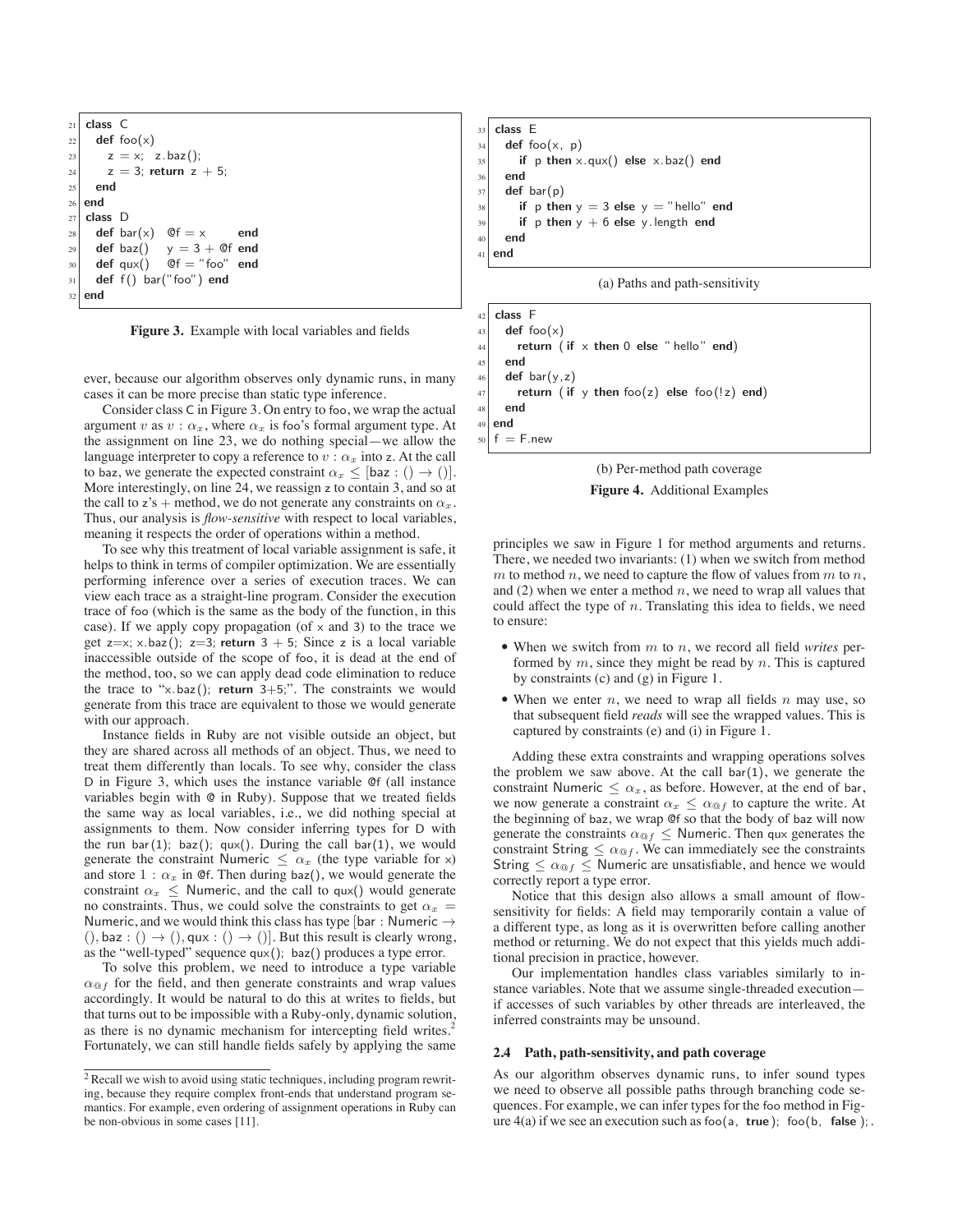In this case, we will generate  $\alpha_x \leq [\text{qux} : ...]$  from the first call, and  $\alpha_x \leq$  [baz : ...] from the second.

One benefit of observing actual dynamic runs is that we never model unrealizable program executions. For example, consider the bar method in Figure 4(a). In a call bar(**true**), line 38 assigns a Numeric to y, and in a call bar( **false** ), it assigns a String to y. Typical path-insensitive static type inference would conflate these possibilities and determine that y could be either a Numeric or String on line 39, and hence would signal a potential error for both the calls to  $+$  and to length. In contrast, in our approach we do not assign any type to local y, and we observe each path separately. Thus, we do not report a type error for this code.

Our soundness theorem (Section 3) holds if we observe all possible paths within each method body. To see why this is sufficient, rather than needing to observe all possible *program* paths, consider the code in Figure 4(b). Assuming bar is the entry point, there are four paths through this class, given by all possible truth value combinations for y and z. However, to observe all possible *types*, we only need to explore two paths. If we call f . bar(**true**, **true**) and f . bar( **false** , **true**), we will generate the following constraints:3

| f.bar(true, true)                          | f.bar(false, true)                         |
|--------------------------------------------|--------------------------------------------|
| Boolean $\leq \alpha_y$                    | Boolean $\leq \alpha_y$                    |
| Boolean $\lt \alpha_z$                     | Boolean $\lt \alpha_z$                     |
| $\alpha_{z} \leq \alpha_{x}$               | Boolean $\leq \alpha_x$                    |
| Numeric $\leq \alpha_{foo\_ret}$           | String $\leq \alpha_{foo\_ret}$            |
| $\alpha_{foo\_ret} \leq \alpha_{bar\_ret}$ | $\alpha_{foo\_ret} \leq \alpha_{bar\_ret}$ |

Thus, we can deduce that bar may return a Numeric or a String. (Note that our system supports union types, so we can express this return type as String ∪ Numeric.)

The reason we only needed two paths is that type variables on method arguments and returns act as join points, summarizing the possible types of all paths within a method. In our example, both branches of the conditional in bar have the same type, α*foo ret*. Thus, the other possible calls, f . bar(**true**, **false** ) and f . bar( **false** , **false** ), do not affect what types bar could return.

## **2.5 Dynamic features**

Another benefit of our dynamic type inference algorithm is that we can easily handle dynamic features that are very challenging for static type inference. For example, consider the following code, which occurred in one of our experimental benchmarks:

<sup>51</sup> **def** initialize (args) <sup>52</sup> args . keys.each **do** | attrib |  $\left| \mathbf{s} \right|$  **self** .send("#{attrib}=", args[attrib]) <sup>54</sup> **end end**

This constructor takes a hash args as an argument, and then for each key-value pair  $(k, v)$  uses reflective method invocation via send to call a method named after  $k$  with the argument  $v$ . Or, consider the following code:

```
55 ATTRIBUTES = ["bold", "underscore", ... ]
56 ATTRIBUTES.each do |attr|
57 code = "def \#\{\text{attr}\}(\& \text{blk}) ... end"
58 eval code
59 end
```
For each element of the string array ATTRIBUTES, this code uses eval to define a new method named after the element.

| expressions $e ::= \text{nil}   \text{self}   x   \mathcal{Q}f   x = e$ |                                      |                                                                       |  | $\bigcup$ $\mathbb{Q}f = e \mid A.\text{new} \mid e.m(e') \mid e; e'$                           |
|-------------------------------------------------------------------------|--------------------------------------|-----------------------------------------------------------------------|--|-------------------------------------------------------------------------------------------------|
|                                                                         |                                      | $\int$ if $^{\ell}$ e then $e'$ else $e''$                            |  |                                                                                                 |
|                                                                         |                                      | methods $d ::=$ def $m(x) = e$                                        |  |                                                                                                 |
|                                                                         |                                      | classes $c ::=$ class $A = d^*$                                       |  |                                                                                                 |
| programs $\mathcal{P}$ ::= $c^* \triangleright e$                       |                                      |                                                                       |  |                                                                                                 |
|                                                                         |                                      | types $\tau$ ::= $A.\mathbb{Q}f   A.m   A.\overline{m}   \perp  \top$ |  | $ \qquad A  \left[ m:A.m\rightarrow A.\overline{m} \right]   \tau \cup \tau'   \tau \cap \tau'$ |
|                                                                         |                                      | $x \in$ local variables                                               |  | $A \in \text{class names}$                                                                      |
|                                                                         | $\mathbb{Q}f \in \text{field names}$ |                                                                       |  | $\ell \in \mathsf{labels}$                                                                      |
|                                                                         |                                      | $m \in \mathbb{R}$ method names                                       |  |                                                                                                 |



We encountered both of these code snippets in earlier work, in which we proposed using run-time profiling to gather concrete uses of send, eval, and other highly dynamic constructs, and then analyzing the profile data statically [10]. In the dynamic analysis we propose in the current paper, no separate profiling pass is needed: we simply let the language interpreter execute this code and observe the results during type inference. Method invocation via send is no harder than normal dynamic dispatch; we just do the usual constraint generation and wrapping, which, as mentioned earlier, is actually performed inside the callee in our implementation. Method creation via eval is also easy, since we add wrapping instrumentation by dynamically iterating through the defined methods of unannotated classes; it makes no difference how those methods were created, as long as it happens before instrumentation.

# **3. Formal development**

In this section, we describe our dynamic type inference technique on a core Ruby-like source language.

The syntax is shown in Figure 5. Expressions include nil, self, variables x, fields  $\mathcal{Q}_f$ , variable assignments  $x = e$ , field assignments  $\mathcal{Q}f = e$ , object creations A.new, method calls  $e.m(e')$ , sequences  $e; e'$ , and conditionals if  $e$  then  $e'$  else  $e''$ . Conditionals carry labels  $\ell$  to allow us to reason about path coverage. Conceptually, labels may be thought of as logical propositions—literals of the form  $\ell$  and  $\neg \ell$  represent a branch taken or not taken, respectively, at run time. We assume that all labels are distinct.

The form def  $m(x) = e$  defines a method m with formal argument  $x$  and body  $e$ . Classes  $c$  are named collections of methods. A program consists of a set of classes and a single expression that serves as a *test*. Typically, we run a test on a collection of classes to "train" the system—i.e., infer types—and, in our proofs, run other tests to "monitor" the system—i.e., show that the inferred types are sound. In the formalism, we use only a single test  $e$  to train the system, but we can always represent a set of tests by sequencing them together into a single expression.

The syntax of types requires some explanation. Type variables are "tagged" to avoid generating and accounting for fresh variables. Thus,  $A.\mathcal{Q}f$  is a type variable that denotes the type of the field  $\mathcal{Q}f$ of objects of class A; similarly,  $A.m$  and  $A.\overline{m}$  are type variables that denote the argument and result types of the method  $m$  of class A. In addition, we have nominal types A for objects of class A, and structural types  $[m : A.m \rightarrow A.\overline{m}]$  for objects with method m whose argument and result types can be viewed as  $A.m$  and  $A.\overline{m}$ . Finally, we have the bottom type  $\perp$ , the top type  $\top$ , union types  $\tau \cup \tau'$ , and intersection types  $\tau \cap \tau'$ .

<sup>3</sup> Note that an **if** generates no constraints on its guard as any object may be supplied ( **false** and **nil** are false, and any other object is true). Also, here and in our implementation, we treat **true** and **false** as having type Boolean, though in Ruby they are actually instances of TrueClass and FalseClass , respectively.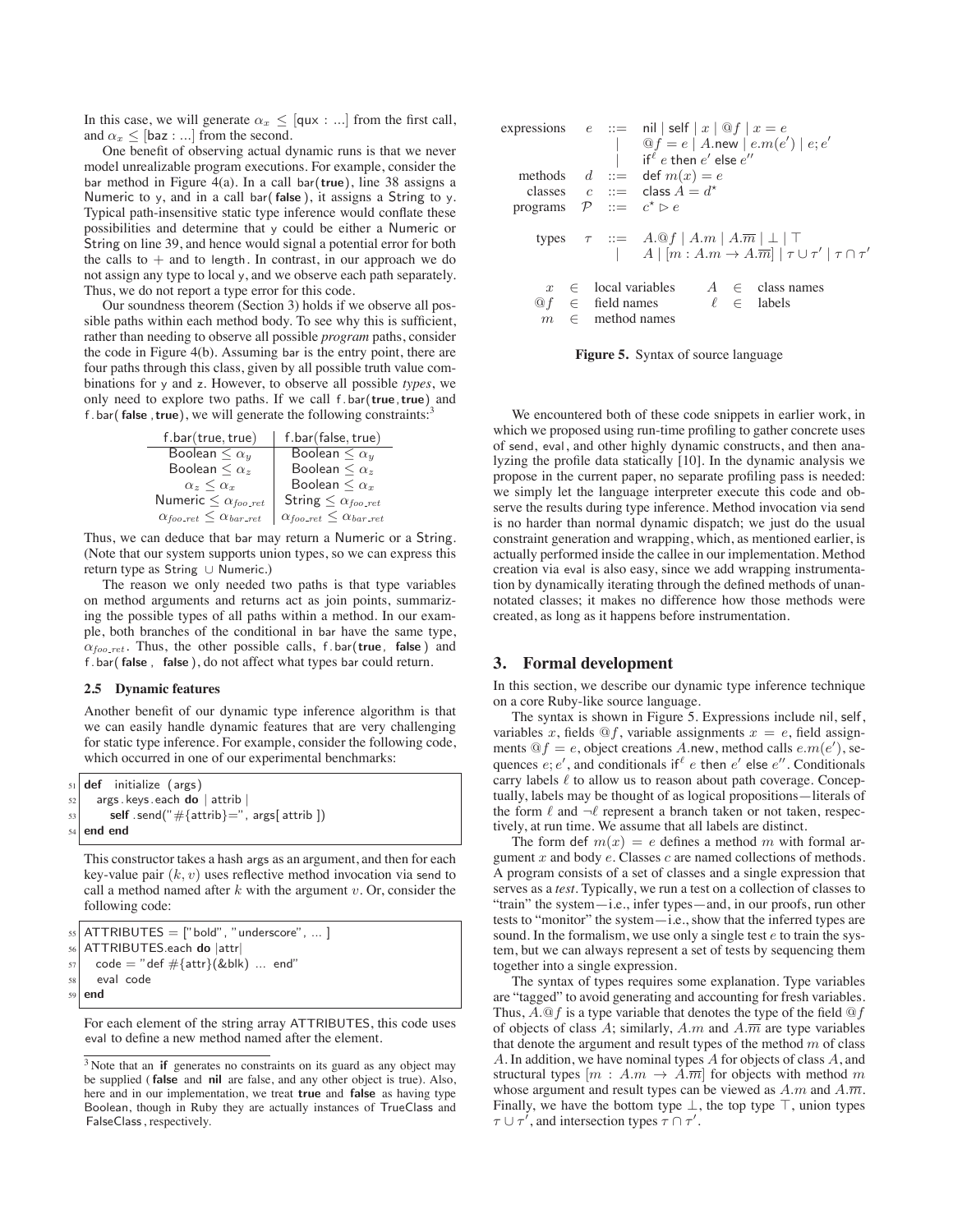values 
$$
v
$$
 ::=  $l \mid \text{nil}$   
\nwrapped values  $\omega$  ::=  $v : \tau$   
\nfield maps  $\mathcal{F}$  ::=  $(@f \mapsto \omega)^*$   
\nmethod maps  $\mathcal{M}$  ::=  $(m \mapsto \lambda(x)e)^*$   
\nclass maps  $C$  ::=  $(A \mapsto \mathcal{M})^*$   
\nheaps  $\mathcal{H}$  ::=  $(l \mapsto A\langle \mathcal{F} \rangle)^*$   
\nenvironment  $\mathcal{E}$  ::=  $(x \mapsto \omega)^*$ , (self  $\mapsto l : A$ )<sup>?</sup>  
\nliterals  $p$  ::=  $(\ell \mid \neg \ell)$   
\npaths  $\phi$  ::=  $p^*$   
\nconstraints  $\Pi$  ::=  $(\tau \leq \tau')^*, \phi^*$ 



#### **3.1 Training semantics**

We now define a semantics for training. The semantics extends a standard semantics with some instrumentation. The instrumentation does not affect the run-time behavior of programs; it merely records run-time information that later allows us to infer types and argue about their soundness.

To define the semantics, we need some auxiliary syntax to describe internal data structures, shown in Figure 6. Let *l* denote heap locations. Values include heap locations and nil. Such values are *wrapped* with types for training. A field map associates field names with wrapped values. A method map associates method names with abstractions. A class map associates class names with method maps. A heap maps locations to objects  $A\langle \mathcal{F} \rangle$ , which denote objects of class A with field map  $\mathcal F$ . An environment maps variables to wrapped values and, optionally, self to a location wrapped with its run-time type. Formally, the run-time type of a value under a heap is defined by runtype  $\mathcal{H}(l) = A$  if  $\mathcal{H}(l) = A \langle \mathcal{F} \rangle$  and runtype<sub> $H$ </sub>(nil) = ⊥.

A path  $\phi$  is a list of label literals  $\ell$  or  $\neg \ell$ , denoted by p, that mark conditionals encountered in a run. Constraints Π include standard subtyping constraints  $\tau \leq \tau'$  and coverage constraints  $\phi$ , meaning that the path  $\phi$  is traversed during some call in the run.

The rules shown in Figure 7 derive big-step reduction judgments of the form  $\mathcal{H}; \mathcal{E}; e \longrightarrow_{\mathcal{C}} \mathcal{H}'; \mathcal{E}'; \omega \mid \Pi; \phi$ , meaning that given class map  $\mathcal C$ , expression e under heap  $\mathcal H$  and environment  $\mathcal E$  reduces to wrapped value  $\omega$ , covering path  $\phi$ , generating constraints  $\Pi$ , and returning heap  $\mathcal{H}'$  and environment  $\mathcal{E}'$ . We define the following operations on wrapped values: if  $\omega = v : \tau$  then  $\text{val}(\omega) = v$ ,  $type(\omega) = \tau$ , and  $\omega \bullet \tau' = v$ :  $\tau'$ . In the rules, we use an underscore in any position where an arbitrary quantity is allowed, and we write empty set as  $\{\}$  to avoid confusion with  $\phi$ .

By (TNIL), the type assigned to nil is  $\perp$ , which means that nil may have any type. (TSELF) is straightforward. In (TNEW), the notation  $A \langle \_\mapsto \text{nil} : \bot \rangle$  indicates an instance of A with all possible fields mapped to nil. (As in Ruby, fields need not be explicitly initialized before use, and are nil by default.) (TVAR) and (TVAR=) are standard, and generate no constraint nor perform any wrapping, as discussed in Section 2.3.

As explained in Section 2, we permit some flow-sensitivity for field types. Thus, (FIELD) and (FIELD=) are like  $(VAR)$  and  $(VAR=)$ in that they generate no constraint and perform no wrapping.

(TSEQ) is straightforward. By (TCOND), either  $\ell$  or  $\neg \ell$  is recorded in the current path, depending on the branch traversed for the conditional with label  $\ell$ . Note that  $\ell$  and  $\neg \ell$  can never appear in the same path: looping in the formal language occurs only via recursive calls, and callee paths are not included in caller paths. That said, the conditional itself may be visited on many occasions during the training run, so that both  $\ell$  and  $\neg \ell$  may eventually appear in coverage constraints.

(TNIL)

$$
\mathcal{H}; \mathcal{E}; \mathsf{nil} \longrightarrow_{\mathcal{C}} \mathcal{H}; \mathcal{E}; \mathsf{nil}: \bot \mid \{\}; \{\}
$$

(TSELF)

$$
\mathcal{E}(\text{self}) = l : A
$$
  

$$
\mathcal{H}; \mathcal{E}; \text{self} \longrightarrow_{\mathcal{C}} \mathcal{H}; \mathcal{E}; l : A \mid \{\}; \{\}
$$

(TNEW)

$$
l \text{ fresh} \qquad \mathcal{H}' = \mathcal{H}\{l \mapsto A\langle \_\mapsto \mathsf{nil} : \bot \rangle\}
$$

$$
\mathcal{H}; \mathcal{E}; A.\mathtt{new} \longrightarrow_{\mathcal{C}} \mathcal{H}'; \mathcal{E}; l : A \mid \{\}; \{\}
$$

(TVAR)

$$
\mathcal{E}(x) = \omega
$$
  

$$
\mathcal{H}; \mathcal{E}; x \longrightarrow_{\mathcal{C}} \mathcal{H}; \mathcal{E}; \omega \mid \{\}; \{\}
$$

 $(TVAR = )$ 

$$
\frac{\mathcal{H}; \mathcal{E}; e \longrightarrow_{\mathcal{C}} \mathcal{H}'; \mathcal{E}'; \omega \mid \Pi; \phi \qquad \mathcal{E}'' = \mathcal{E}' \{x \mapsto \omega\}}{\mathcal{H}; \mathcal{E}; x = e \longrightarrow_{\mathcal{C}} \mathcal{H}'; \mathcal{E}''; \omega \mid \Pi; \phi}
$$

(TFIELD)

$$
\mathcal{E}(\text{self}) = \omega \qquad l = \text{val}(\omega) \qquad \mathcal{H}(l) = \langle \mathcal{F} \rangle \qquad \mathcal{F}(@f) = \omega \mathcal{H}; \mathcal{E}; @f \longrightarrow_{\mathcal{C}} \mathcal{H}; \mathcal{E}; \omega \mid \{\}; \{\}
$$

 $(TFIELD =)$ 

$$
\begin{array}{c} \mathcal{H};\mathcal{E};e\longrightarrow_C \mathcal{H}';\mathcal{E}';\omega\mid \Pi;\phi\\ \mathcal{E}'(\text{self})=\omega' \qquad l=\text{val}(\omega')\\ \mathcal{H}'(l)=A\langle \mathcal{F}\rangle \qquad \mathcal{H}''=\mathcal{H}'\{l\mapsto A\langle \mathcal{F}\{\textcircled{0}f\mapsto\omega\}\rangle\}\\ \mathcal{H};\mathcal{E};\textcircled{f}=e\longrightarrow_C \mathcal{H}'';\mathcal{E}';\omega\mid \Pi;\phi \end{array}
$$

(TSEQ)

$$
\mathcal{H}; \mathcal{E}; e \longrightarrow_{\mathcal{C}} \mathcal{H}'; \mathcal{E}'; -|\ \Pi; \phi \mathcal{H}'; \mathcal{E}'; e' \longrightarrow_{\mathcal{C}} \mathcal{H}''; \mathcal{E}''; \omega \ | \ \Pi'; \phi' \mathcal{H}; \mathcal{E}; (e; e') \longrightarrow_{\mathcal{C}} \mathcal{H}''; \mathcal{E}''; \omega \ | \ \Pi, \Pi'; \phi, \phi'
$$

(TCOND)

$$
\begin{array}{c} \mathcal{H};\mathcal{E};e\longrightarrow_{\mathcal{C}}\mathcal{H}';\mathcal{E}';\omega\mid\Pi;\phi\\ p=\ell,e_p=e'\text{ if val}(\omega)\neq\text{ nil}\\ p=\neg\ell,e_p=e''\text{ if val}(\omega)=\text{nil}\\ \mathcal{H}';\mathcal{E}';e_p\longrightarrow_{\mathcal{C}}\mathcal{H}'';\mathcal{E}'';\omega'\mid\Pi';\phi'\end{array}
$$

 $\mathcal{H};\mathcal{E};$  if  $^{\ell}$   $e$  then  $e'$  else  $e''\longrightarrow_{\mathcal{C}}\mathcal{H}'';\mathcal{E}'';\omega'\mid\Pi,\Pi';\phi,p,\phi'$ (TCALL)

$$
\begin{array}{ll} \mathcal{H};\mathcal{E};e\longrightarrow_C \mathcal{H}';\mathcal{E}';\omega\mid \Pi;\phi & \tau=\mathrm{type}(\omega)\\ \mathcal{H}';\mathcal{E}';e'\longrightarrow_C \mathcal{H}'';\mathcal{E}'';\omega'\mid \Pi';\phi' & \tau'=\mathrm{type}(\omega')\\ & l=\mathcal{E}''(\mathrm{self}) & \bar{l}=\mathrm{val}(\omega')\\ \mathcal{H}''(\bar{l})=\mathcal{A}\langle\mathcal{P} & \mathcal{C}(A)=\mathcal{M} & \mathcal{M}(m)=\lambda(x)e''\\ \Pi''=\tau'\leq[m:A.m\rightarrow A.\overline{m}],\tau\leq A.m,\mathrm{constraint}(\mathcal{H}'')\\ \mathcal{H}'''=\mathrm{wrap}_{\bar{l}}(\mathcal{H}'') & \mathcal{E}'''=\{\mathrm{self}\mapsto\omega'\bullet A,x\mapsto\omega\bullet A.m\}\\ & \mathcal{H}''';\mathcal{E}''';e''\longrightarrow_C \overline{\mathcal{H}};\mathcal{Z}\sqcup\overline{\Pi};\overline{\phi}\hspace{0.5cm}\overline{\tau}=\mathrm{type}(\overline{\omega})\\ & \overline{\Pi}'=\overline{\tau}\leq A.\overline{m},\mathrm{constraint}_{\bar{l}}(\overline{\mathcal{H}}),\overline{\phi}\\ & \overline{\mathcal{H}}'=\mathrm{wrap}_{l}(\overline{\mathcal{H}})\hspace{0.5cm}\overline{\omega}'=\overline{\omega\bullet A.\overline{m}}\\ & \mathcal{H};\mathcal{E};e'.m(e)\longrightarrow_C \overline{\mathcal{H}}';\mathcal{E}'';\overline{\omega}'\mid \Pi,\Pi',\Pi'',\overline{\Pi};\phi,\phi' \end{array}
$$

#### **Figure 7.** Training semantics

(TCALL) performs the actions introduced in Figure 1. First, the type of the receiver  $\omega'$  is constrained to be a subtype of  $[m]$ :  $A.m \rightarrow A.\overline{m}$ , and the type of the argument  $\omega$  is constrained to be a subtype of  $A.m$ , the argument type of the callee. We evaluate the body  $e''$  with argument x mapped to  $\omega \bullet A.m$ , which is the argument wrapped with method argument's type variable. The type of the result  $\overline{\omega}$  is constrained to be a subtype of the result type  $A.\overline{m}$ , and returned wrapped with that type. Furthermore (TCALL)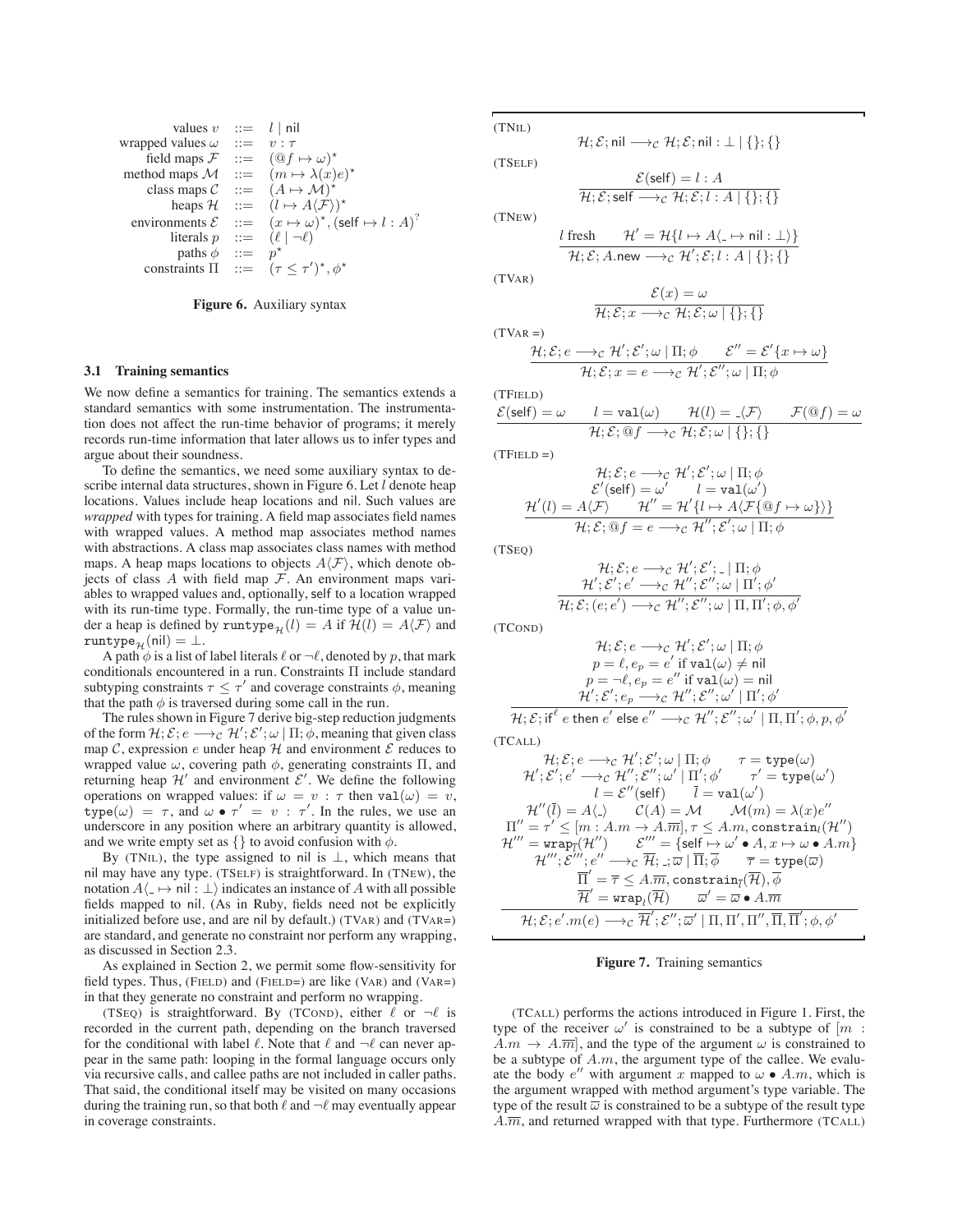relates the current path to the set of paths stored as coverage constraints. In particular, while  $\phi$ ,  $\phi'$  records the current path traversed in the caller, the path  $\overline{\phi}$  traversed by the callee is recorded as a coverage constraint in  $\overline{\Pi}'$ . In addition, (TCALL) involves wrapping and generation of subtyping constraints for fields of the caller and the callee objects. Let  $\mathcal{H}(l) = A\langle \mathcal{F} \rangle$ . We define

$$
\bullet\ \text{wrap}_l(\mathcal{H})=\mathcal{H}\{l\mapsto A\langle\{\textcircled{a} f\mapsto \omega\bullet A.\textcircled{a} f\ |\ \textcircled{a} f\mapsto \omega\in\mathcal{F}\}\rangle\}
$$

• 
$$
\mathbf{constrain}_{l}(\mathcal{H}) = \{ \text{type}(\omega) \leq A.\mathbf{Q}f \mid \mathbf{Q}f \mapsto \omega \in \mathcal{F} \}
$$

As discussed in Section 2, we constrain the fields of the caller object and wrap the fields of the callee object before the method call, and symmetrically, constrain the fields of the callee object and wrap the fields of the caller object after the method call.

Finally, the following rule describes training with programs.

(TRAIN)

$$
\mathcal{C} = \text{classmap}(c^*) \qquad \{\}, \{\}, e \longrightarrow_{\mathcal{C} \text{ -}; \text{ -}; \text{ -}} \Pi; \newline \text{ -}c^* \rhd e \uparrow \text{solve}(\text{subtyping}(\Pi)); \text{coverage}(\Pi)
$$

where we define:

classmap $(c^*) = \{A \mapsto \text{methodmap}(d^*) \mid \text{class } A = d^* \in c^*\}$  $\mathtt{methodmap}(d^\star) \,=\, \{m \mapsto \lambda(x) e \mid \mathtt{def} \ m(x) = e \in d^\star\}$  $\text{coverage}(\Pi) = {\phi | \phi \in \Pi}$ 

We assume that  $\texttt{solve}(\texttt{subtyping}(\Pi))$  externally solves the subtyping constraints in  $\Pi$  to obtain a mapping  $\mathcal T$  from type variables to concrete types (possibly involving  $\top$  and  $\bot$ , and unions and intersections of nominal types and structural types). We discuss the solving algorithm we use in our implementation in Section 4; however, our technique is agnostic to the choice of algorithm or even to the language of solved types.

The crucial soundness measure for the inferred types is  $\Phi =$  $\text{coverage}(\Pi)$ , which collects all the coverage constraints in the run. The key soundness theorem states that any run whose paths are a subset of  $\Phi$  must use types that are consistent with  $\Phi$ . As a corollary, we show that if all possible paths are covered during inference, then all runs are type safe.

## **3.2 Monitoring semantics**

To argue about the soundness of inferred types, next we define a monitoring semantics. This semantics slightly extends a standard semantics with monitoring of calls at the top level, and monitoring of conditionals. This affects the run-time behavior of programs we enforce a contract between the run-time type of the argument and the inferred argument type for any call at the top level, and require that the monitoring run only traverses paths that have already been traversed by the training run. A top-level call is simply one that calls into any of the classes for which we have inferred types from outside; a call from within a typed class (either to its own method or to one of other typed class) is considered internal.

To define the monitoring semantics, we modify the syntax of expressions, field maps, class maps, and environments as follows.

expressions 
$$
e ::= \dots | e'.m(e)
$$
  
\nclass maps  $C ::= (A \mapsto M)^*, \mathcal{T}, \Phi$   
\nfield maps  $\mathcal{F} ::= (\mathbb{Q}f \mapsto v)^*$   
\nenviromments  $\mathcal{E} ::= (x \mapsto v)^*, (\text{self} \mapsto l)^2$ 

Expressions of the form  $e'.m(e)$  denote method calls at the top level. Class maps additionally carry the solution  $\mathcal T$  of the subtyping constraints collected during training, and the coverage Φ of the training run. Field maps and environments no longer map to types.

The rules shown in Figure 8 derive big-step reduction judgments of the form  $\mathcal{H}; \mathcal{E}; e \mid \phi \longrightarrow_c \mathcal{H}'; \mathcal{E}'; v \mid \phi'$ , where  $\phi$  is the prescribed path to be traversed and  $\phi'$  is the suffix of  $\phi$  that remains.

$$
(\mathrm{N}\mathrm{I}\mathrm{L})
$$

$$
\mathcal{H};\mathcal{E};\mathsf{nil}\mid \phi\longrightarrow_\mathcal{C}\mathcal{H};\mathcal{E};\mathsf{nil}\mid \phi
$$

(SELF)

(NEW)

$$
\frac{l \text{ fresh}}{\mathcal{H}; \mathcal{E}; A.\text{new} \mid \phi \longrightarrow_{\mathcal{C}} \mathcal{H}'; \mathcal{E}; l \mid \phi}
$$

 $\mathcal{E}(x) = v$  $\overline{\mathcal{H}; \mathcal{E}; x \mid \phi \longrightarrow_{\mathcal{C}} \mathcal{H}; \mathcal{E}; v \mid \phi}$ 

 $\mathcal{E}(\mathsf{self}) = l$  $\overline{\mathcal{H}; \mathcal{E}$ ; self  $\phi \longrightarrow_{\mathcal{C}} \mathcal{H}; \mathcal{E}; l \mid \phi$ 

(VAR)

 $(VAR =)$ 

$$
\frac{\mathcal{H};\mathcal{E};e \mid \phi \longrightarrow_{\mathcal{C}} \mathcal{H}';\mathcal{E}';v \mid \phi' \qquad \mathcal{E}'' = \mathcal{E}'\{x \mapsto v\}}{\mathcal{H};\mathcal{E};x = e \mid \phi \longrightarrow_{\mathcal{C}} \mathcal{H}';\mathcal{E}'';v \mid \phi'}
$$

(FIELD)

$$
\frac{\mathcal{E}(\text{self}) = l \qquad \mathcal{H}(l) = \langle \mathcal{F} \rangle \qquad \mathcal{F}(@f) = v}{\mathcal{H}; \mathcal{E}; \mathcal{Q}f \mid \phi \longrightarrow_{\mathcal{C}} \mathcal{H}; \mathcal{E}; v \mid \phi}
$$

 $(FIELD =)$ 

$$
\mathcal{H}; \mathcal{E}; e \mid \phi \longrightarrow_{\mathcal{C}} \mathcal{H}'; \mathcal{E}'; v \mid \phi' \qquad \mathcal{E}'(\text{self}) = l
$$
  

$$
\mathcal{H}'(l) = A\langle \mathcal{F} \rangle \qquad \mathcal{H}'' = \mathcal{H}'\{l \mapsto A\langle \mathcal{F}\{\textcircled{a}f \mapsto v\} \rangle\}
$$
  

$$
\mathcal{H}; \mathcal{E}; \textcircled{a}f = e \mid \phi \longrightarrow_{\mathcal{C}} \mathcal{H}''; \mathcal{E}'; v \mid \phi'
$$

 $(SEO)$ 

$$
\mathcal{H}; \mathcal{E}; e \mid \phi \longrightarrow_{\mathcal{C}} \mathcal{H}'; \mathcal{E}'; - \mid \phi' \mathcal{H}'; \mathcal{E}'; e' \mid \phi' \longrightarrow_{\mathcal{C}} \mathcal{H}''; \mathcal{E}''; v \mid \phi'' \mathcal{H}; \mathcal{E}; (e; e') \mid \phi \longrightarrow_{\mathcal{C}} \mathcal{H}''; \mathcal{E}''; v \mid \phi''
$$

(CALL)

$$
\begin{array}{c} \mathcal{H};\mathcal{E};e\mid \phi\longrightarrow_{\mathcal{C}}\mathcal{H}';\mathcal{E}';v\mid \phi'\\ \mathcal{H}';\mathcal{E}';e'\mid \phi'\longrightarrow_{\mathcal{C}}\mathcal{H}'';\mathcal{E}'';l\mid \phi''\\ \mathcal{H}''(l)=A\langle \cdot\rangle\qquad\mathcal{C}(A)=\mathcal{M}\qquad \mathcal{M}(m)=\lambda(x)e''\\ \overline{\phi}\in \mathcal{C}\qquad \mathcal{H}'';\{\text{self}\mapsto l,x\mapsto v\};e''\mid \overline{\phi}\longrightarrow_{\mathcal{C}}\mathcal{H}''';\div v'\mid -\\ \mathcal{H};\mathcal{E};e'.m(e)\mid \phi\longrightarrow_{\mathcal{C}}\mathcal{H}''';\mathcal{E}'';v'\mid \phi'' \end{array}
$$

(MCOND)

$$
\mathcal{H}; \mathcal{E}; e \mid \phi \longrightarrow_{\mathcal{C}} \mathcal{H}'; \mathcal{E}'; v \mid p, \phi'
$$
\n
$$
p = \ell, e_p = e' \text{ if } v \neq \text{nil} \qquad p = \neg \ell, e_p = e'' \text{ if } v = \text{nil}
$$
\n
$$
\mathcal{H}'; \mathcal{E}'; e_p \mid \phi' \longrightarrow_{\mathcal{C}} \mathcal{H}''; \mathcal{E}''; v' \mid \phi''
$$
\n
$$
\mathcal{H}; \mathcal{E}; \text{if}^{\ell} e \text{ then } e' \text{ else } e'' \mid \phi \longrightarrow_{\mathcal{C}} \mathcal{H}''; \mathcal{E}''; v' \mid \phi''
$$

(MCALL)

$$
\begin{array}{c} \mathcal{H};\mathcal{E};e\mid \phi\longrightarrow_{\mathcal{C}}\mathcal{H}';\mathcal{E}';v\mid \phi'\\ \mathcal{H}';\mathcal{E}';e'\mid \phi'\longrightarrow_{\mathcal{C}}\mathcal{H}'';\mathcal{E}'';l\mid \phi''\\ \mathcal{H}''(l)=A\langle \mathcal{E}\rangle\qquad \ \ \mathcal{C}(A)=\mathcal{M}\\ \mathcal{M}(m)=\lambda(x)e''\qquad \ \ \mathbf{runtype}_{\mathcal{H}''}(v)\leq\mathcal{C}(A.m)\\ \overline{\phi}\in \mathcal{C}\qquad \mathcal{H}'';\{\text{self}\mapsto l,x\mapsto v\};e''\mid \overline{\phi}\longrightarrow_{\mathcal{C}}\mathcal{H}''';\mathcal{V}''\mid -\\ \mathcal{H};\mathcal{E};\underline{e'.m(e)}\mid \phi\longrightarrow_{\mathcal{C}}\mathcal{H}''';\mathcal{E}'';v''\mid \phi'' \end{array}.
$$

## **Figure 8.** Monitoring semantics

(NIL), (SELF), (NEW), (VAR), (FIELD), (VAR=), (FIELD=), and (SEQ) are derived from the corresponding rules for training, simply by erasing types, paths, and constraints. (CALL) is similar, but in addition, it (non-deterministically) picks a path from the coverage of the training run, which is carried by  $C$ , and prescribes that the call should traverse that path by including it in the environment under which that call is run.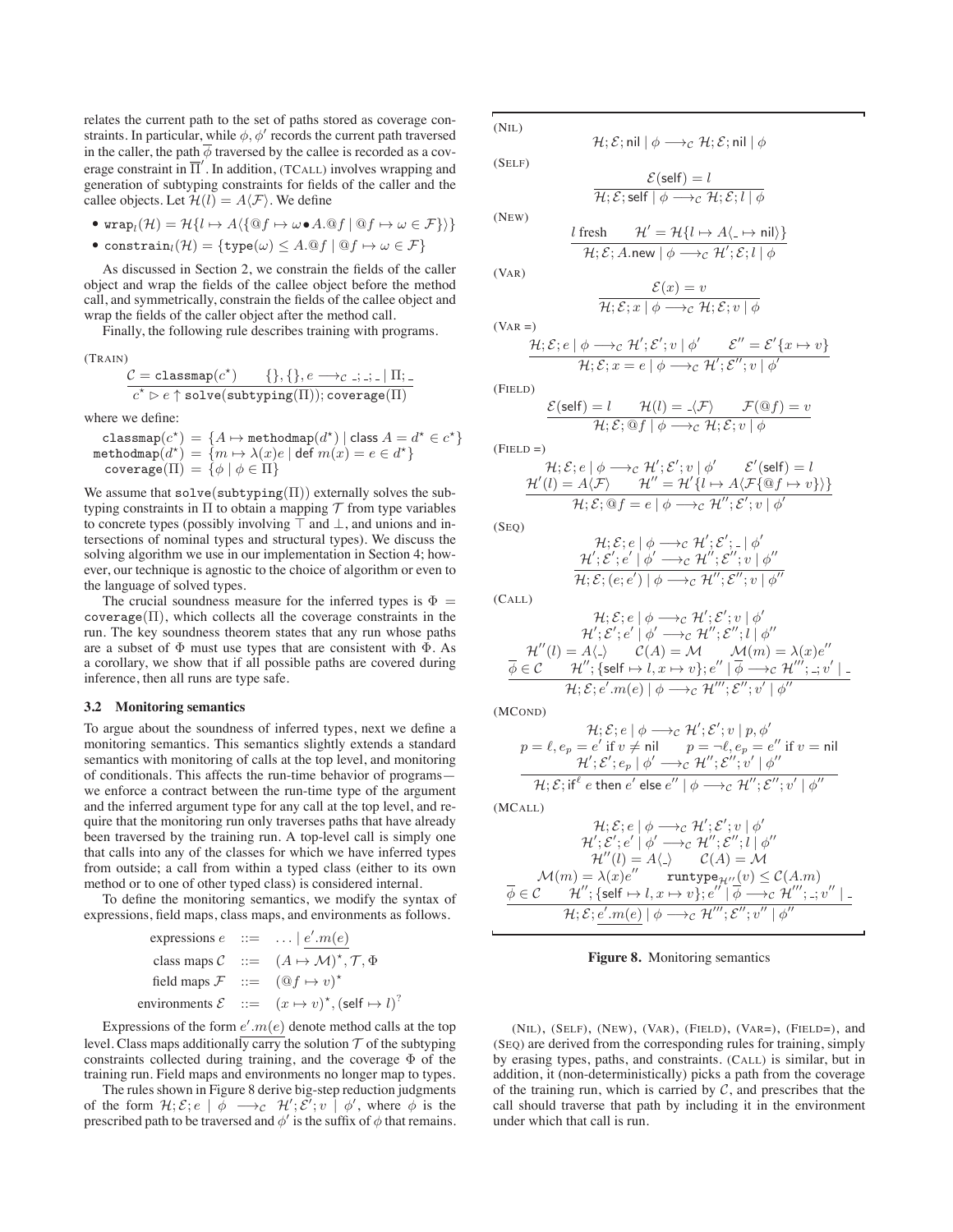By (MCOND), a particular branch  $p$  of a conditional may be traversed only if the path prescribes that branch, i.e., it begins with p. The branch is then run under a residual path  $\phi'$ .

By (MCALL), a top level call requires that the run-time type of the argument  $v$  is a subtype of the argument type of the method, as prescribed by the solution carried by C, which we write as  $C(A.m)$ .

The following rule describes monitoring of programs. (RUN)

$$
\mathcal{C} = \texttt{classmap}(c^\star), \mathcal{T}, \Phi \\ \underbrace{\{\}, \{\}, \texttt{monitor}(e) \mid \{\} \longrightarrow c \texttt{.}; \texttt{.}; \texttt{-} | \ \{\}}_{c^\star \vartriangleright e \; \downarrow}
$$

where monitor $(e')$  is  $e'$  but with any method call underlined.

Of course, reduction may be stuck in several ways, so we do not expect to derive such a judgment for every program. In particular, we do not care when reduction is stuck due to calls on nil, violations of argument type contracts for top-level calls, and violation of coverage contracts for conditionals: these correspond to a failed null check, a type-incorrect program, and an inadequately monitored program, respectively. However, we do care about "method not found" errors, since they would reveal that our inferred types, even for paths we have monitored, are unsound. The following rule (along with other versions of the monitoring rules augmented with error propagation, not shown) derives error judgments of the form  $\mathcal{H}; \mathcal{E}; e \mid \phi \varphi c.$ 

(ERROR)

$$
\mathcal{H}; \mathcal{E}; e \mid \phi \longrightarrow_{\mathcal{C}} \mathcal{H}'; \mathcal{E}'; v \mid \phi'
$$
  

$$
\mathcal{H}'; \mathcal{E}'; e' \mid \phi' \longrightarrow_{\mathcal{C}} \mathcal{H}''; \mathcal{E}''; l \mid \phi''
$$
  

$$
\mathcal{H}''(l) = A\langle \_ \rangle \qquad \mathcal{C}(A) = \mathcal{M} \qquad m \notin \text{dom}(\mathcal{M})
$$
  

$$
\mathcal{H}; \mathcal{E}; e'.m(e) \mid \phi \nmid_{\mathcal{C}}
$$

Finally, the following rule defines program error judgments of the form  $\mathcal{T}; \Phi \vdash c^* \triangleright e \nmid$ .

(MONITOR)

$$
\frac{\mathcal{C} = \texttt{classmap}(c^{\star}), \mathcal{T}, \Phi \qquad \{\}, \{\}, \texttt{monitor}(e) \mid \{\} \nleq c}{\mathcal{T}; \Phi \vdash c^{\star} \rhd e \nleq c}
$$

# **3.3 Soundness**

We prove the following key soundness theorem.

**Theorem 3.1** (Soundness). *Suppose that*  $c^* \triangleright e_1 \uparrow \mathcal{T}$ ;  $\Phi$  *for some* e<sub>1</sub>. Then there cannot be e<sub>2</sub> such that  $\mathcal{T}; \Phi \vdash c^* \triangleright e_2 \nmid$ .

Informally, if we infer types  $T$  with a test that covers paths  $\Phi$ , then as long as we run other tests that only traverse paths in  $\Phi$  and satisfy the type contracts in  $\mathcal T$ , we cannot have "method-not-found" errors. In particular, this implies the following corollary.

**Corollary 3.2.** *If we infer types with a test that covers all possible paths, then our types are always sound.*

We sketch our proof below. Our monitoring semantics constrains execution to follow only paths traversed in the training run—this guarantees that if some expression in the methods of  $c^*$  is visited in the monitoring run, then it must be visited by the training run. Our proof is by simulation of the executions of such expressions between these runs.

We define the following simulation relation between heaps and environments of the training run (marked by subscript  $\cdot_1$ ) and those of the monitoring run (marked by subscript  $\cdot_2$ ).

**Definition 3.3** (Simulation).  $\mathcal{H}_1$ ;  $\mathcal{E}_1$  *simulates*  $\mathcal{H}_2$ ;  $\mathcal{E}_2$  *under types*  $\mathcal{T}$ *, denoted by*  $\mathcal{H}_1$ ;  $\mathcal{E}_1 \sim_{\mathcal{T}} \mathcal{H}_2$ ;  $\mathcal{E}_2$ *, iff the following hold:* 

•  $\mathcal{E}_1 \sim_{\mathcal{T}} \mathcal{E}_2$ , *i.e.*,  $\mathcal{E}_1(x) = \omega_1$  *if and only if*  $\mathcal{E}_2(x) = \omega_2$  *such that* runtype $\mu_2(v_2) \leq \mathcal{T}$ (type( $\omega_1$ ))*, and*  $\mathcal{E}_1$ (self) =  $\overline{l}_1$  : A *if and only if*  $\mathcal{E}_2$ (self) =  $l_2$  : A.

- $\mathcal{H}_1(\mathcal{E}_1(\text{self})) = A \langle \mathcal{F}_1 \rangle$  such that  $\mathcal{F}_1(\mathfrak{D}f) = \omega_1$  if and *only if*  $\mathcal{H}_2(\mathcal{E}_2(\text{self})) = A\langle \mathcal{F}_2 \rangle$  such that  $\mathcal{F}_2(\mathcal{Q}f) = v_2$  and  $\texttt{runtype}_{\mathcal{H}_2}(v_2) \leq \mathcal{T}(\texttt{type}(\omega_1)).$
- whenever  $\mathcal{H}_1(l_1) = A \langle \mathcal{F}_1 \rangle$  such that  $\mathcal{F}_1(\mathbb{Q} f) = \omega_1$  and  $l_1 \neq \mathcal{E}_1$ (self)*, we have* type( $\omega_1$ ) = A.@f; and whenever  $\mathcal{H}_2(l_2) = A \langle \mathcal{F}_2 \rangle$  such that  $\mathcal{F}_2(\mathfrak{D}f) = v_2$  and  $l_2 \neq \mathcal{E}_2(\textsf{self})$ *, we have* runtype<sub> $\mathcal{H}_2(v_2) \leq \mathcal{T}(\text{type}(A.\mathcal{Q}_f)).$ </sub>

Informally, let us say that a value  $v_2$  in the monitoring run agrees with a type  $\tau_1$  associated in the training run if the run-time type of  $v_2$  is a subtype of the solution of  $\tau_1$ . Then, we say that a training state (heap and environment) simulates a monitoring state (heap and environment) if the values of variables in the monitoring environment agree with their types in the training environment; the self objects in both environments have the same class; the fields of objects in the monitoring heap agree with their types in the training heap; and for all objects other than self, the fields of those objects in the training heap are of the form  $A.\mathbb{Q}f$ . This last requirement essentially says that while self fields may have flowsensitive types, all other fields must be "stabilized" with their flowinsensitive types. We define this notion of stability for training and monitoring heaps below.

**Definition 3.4** (Training heap stability).  $\mathcal{H}_1$  *is training-stable iff,* whenever  $\mathcal{H}_1(l_1) = A_1 \langle \mathcal{F}_1 \rangle$  such that  $\mathcal{F}_1(\mathcal{Q}f) = \omega_1$ , we have  $type(\omega_1) = type(A_1 \cdot \mathbb{Q}f).$ 

**Definition 3.5** (Monitoring heap stability).  $H_2$  *is monitoring*stable iff, whenever  $\mathcal{H}_2(l_2) = A_2 \langle \mathcal{F}_2 \rangle$  such that  $\mathcal{F}_2(\mathbb{Q} f) = v_2$ , *we have* runtype<sub> $\mathcal{H}_2$ </sub> $(v_2) \leq \mathcal{T}$ (type $(A_2 \cdot \mathcal{Q} f)$ ).

Monitoring and training heaps can be stabilized by the operations of constraining and wrapping, respectively, as shown by the lemmas below. Recall that these operations happen upon entry and exit of method calls; thus, we can ensure that the flow-sensitivity of field types does not "leak" across method calls. This is crucial for our proof, as shown later.

**Lemma 3.6** (Constraining). *Suppose that*  $\mathcal{H}_1$ ;  $\mathcal{E}_1 \sim_{\mathcal{T}} \mathcal{H}_2$ ;  $\mathcal{E}_2$ . *Suppose that whenever*  $\tau \leq \tau' \in \text{constraint}_{\mathcal{E}_1(\text{self})}(\mathcal{H}_1)$ *, we have*  $\mathcal{T}(\tau) \leq \mathcal{T}(\tau')$ . *Then*  $\overline{\mathcal{H}}_2$  *is monitoring-stable.* 

**Lemma 3.7** (Wrapping). *Suppose that*  $\mathcal{H}_1$ ;  $\mathcal{E}_1 \sim_{\mathcal{T}} \mathcal{H}_2$ ;  $\mathcal{E}_2$ *. Then*  $\mathtt{wrap}_{\mathcal{E}_1(\text{self})}(\mathcal{H}_1)$  *is training-stable.* 

We now have a neat way of establishing that a training state simulates a monitoring state. If both heaps are stabilized (say by constraining and wrapping), and furthermore, if the environments themselves satisfy the requirements for simulation, then the states are related by simulation.

**Lemma 3.8** (Proof technique for simulation). *Suppose that*  $\mathcal{H}_1$ *is training-stable;*  $H_2$  *is monitoring-stable; and*  $\mathcal{E}_1 \sim_{\mathcal{T}} \mathcal{E}_2$ *. Then*  $\mathcal{H}_1; \mathcal{E}_1 \sim_{\mathcal{T}} \mathcal{H}_2; \mathcal{E}_2.$ 

This proof technique is used to show the following main lemma: if we run the same expression in both runs and the initial training heap simulates the initial monitoring heap, then we cannot have method-not-found errors in the monitoring run, the result of the monitoring run agrees with its type in the training run, and the final training heap simulates the final monitoring heap.

**Lemma 3.9** (Preservation)**.** *Suppose that* - ↑ T , Φ*, in particular* deriving  $\mathcal{H}_1$ ;  $\mathcal{E}_1$ ;  $e \longrightarrow_{\mathcal{C}_1}$   $\therefore \mathcal{H}_1'$ ;  $\mathcal{E}_1'$ ;  $\therefore \tau_1 \mid \phi$ . Let  $\mathcal{C}_2 = \mathcal{C}_1$ ,  $\mathcal{T}, \Phi$ . *Let*  $\mathcal{H}_2$  *and*  $\mathcal{E}_2$  *be such that*  $\mathcal{H}_1$ ;  $\mathcal{E}_1 \sim \tau$   $\mathcal{H}_2$ ;  $\mathcal{E}_2$ *. Then:* 

- We cannot have  $\mathcal{H}_2$ ;  $\mathcal{E}_2$ ;  $e \nmid c_2$ .
- If  $\mathcal{H}_2; \mathcal{E}_2; e \longrightarrow_{\mathcal{C}_2} \mathcal{H}'_2; \mathcal{E}'_2; v_2 \text{ with } \phi, \phi' \in \mathcal{E}_2 \text{ and } \phi' \in \mathcal{E}'_2$ for some  $\phi'$ , then  $\text{runtype}_{\mathcal{H}_2}(v_2) \leq C_2(\tau_1)$  and  $\mathcal{H}'_1$ ;  $\mathcal{E}'_1 \sim \tau_1$  $\mathcal{H}_2'; \mathcal{E}_2'.$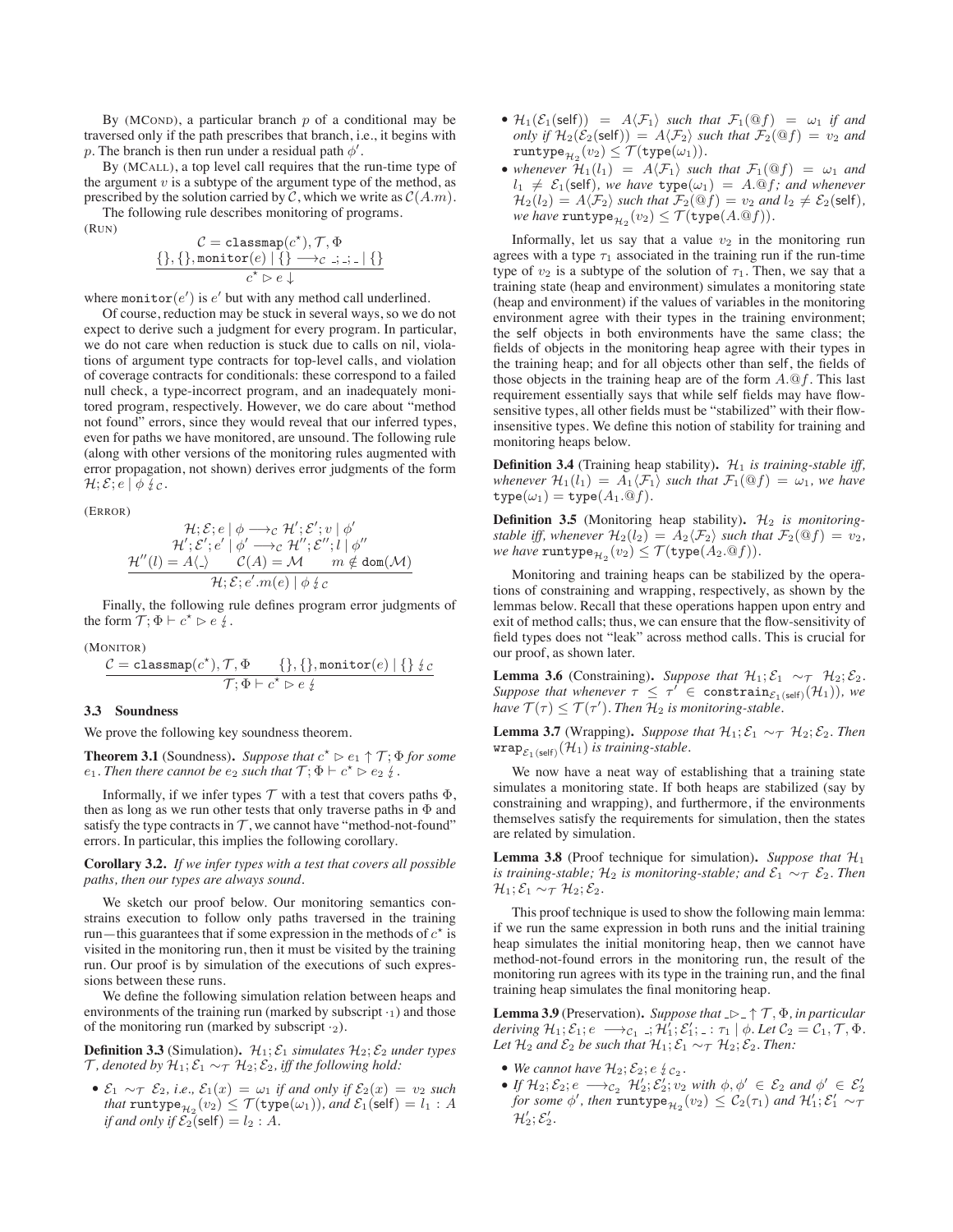*Proof.* The proof is by induction on the monitoring run. The only difficult case is for method calls, which we sketch below. (Note that these method calls are internal, not top-level, since only environments for which self is defined can appear in the simulation.)

By the induction hypothesis we cannot have errors in the evaluation of the argument and the receiver; let us say they evaluate to  $v_2$ and  $l_2$ . Furthermore, the simulation relation must hold for resulting states, say  $\mathcal{H}_1$ ;  $\mathcal{E}_1$  and  $\mathcal{H}_2$ ;  $\mathcal{E}_2$ , and  $v_2$  and  $l_2$  must agree with the types  $\tau_1$  and  $\tau'_1$  associated with the argument and receiver in the training run, respectively. Since  $\tau_1'$  is a subtype of a structural type with method  $m$ , we cannot have a method-not-found error here.

The main complication now is that the method dispatched in the training run may not be the same as that in the monitoring run, although the latter method should be dispatched at some point in the training run. Thus, to apply our induction hypothesis for the method call, we need to show that the initial state for that method call in the monitoring run is simulated by the possibly unrelated initial state with which that method was called in the training run. However, at this point we can apply Lemmas 3.6, 3.7, and 3.8 to relate those states, since we constrain the initial state of the caller and wrap the initial state of the callee. Thus, now by induction hypothesis, the method expression evaluates to (say)  $v_2''$ , such that the simulation relation must hold for resulting states, say  $\mathcal{H}_1''$ ;  $\mathcal{E}_1''$  and  $\mathcal{H}_2''$ ;  $\mathcal{E}_2''$  and  $\nu_2''$  must agree with the type  $\tau_1''$  associated with the result in the training run. Finally, as above, we apply Lemmas 3.6, 3.7, and 3.8 to show that the final state for the method call in the training run simulates the final state for the method call in the monitoring run, since we constrain the final state of the callee and wrap the final state of the caller. П

Now using Lemma 3.9, we can show that the following weaker state invariant is preserved at the top level of a monitoring run.

**Definition 3.10.** At the top level, invariant  $(\mathcal{H}_2; \mathcal{E}_2)$  holds iff:

- whenever  $\mathcal{H}_2(l) = A\langle \mathcal{F} \rangle$  such that  $\mathcal{F}(\mathcal{Q}f) = v_2$ , we have  $r$ untype<sub> $\mathcal{H}_2(v_2) \leq \mathcal{C}_2(A.\mathcal{Q}f)$ ;</sub>
- $\mathcal{E}_2$ (self) *is undefined*.

**Lemma 3.11.** *Suppose that*  $c^* \rhd$   $\uparrow \uparrow$   $\uparrow$   $\uparrow$   $\uparrow$   $\uparrow$   $\uparrow$   $\uparrow$   $\uparrow$   $\uparrow$   $\uparrow$   $\downarrow$   $\downarrow$   $\downarrow$   $\downarrow$   $\downarrow$   $\downarrow$   $\downarrow$   $\downarrow$   $\downarrow$   $\downarrow$   $\downarrow$   $\downarrow$   $\downarrow$   $\downarrow$   $\downarrow$   $\downarrow$   $\downarrow$   $\downarrow$   $\downarrow$   $\downarrow$   $Let \mathcal{C}_2 = \mathcal{C}_1, \mathcal{T}, \tilde{\Phi}.$  Let  $\mathcal{H}_2$  *and*  $\mathcal{E}_2$  *be such that* invariant $(\mathcal{H}_2; \mathcal{E}_2)$ *. Then:*

- We cannot have  $\mathcal{H}_2$ ;  $\mathcal{E}_2$ ; monitor( $e_0$ )  $\sharp c_2$ .
- If  $\mathcal{H}_2$ ;  $\mathcal{E}_2$ ; monitor( $e_0$ )  $\longrightarrow_{\mathcal{C}_2} \mathcal{H}'_2$ ;  $\mathcal{E}'_2$ ;  $v_2$  then we must have  $\texttt{invariant}(\mathcal{H}_2'; \mathcal{E}_2').$

Theorem 3.1 follows by Lemma 3.11.

Perhaps the most interesting thing about this theorem is that it proves we do not need to train on all iterations of a loop (here formalized as recursive calls to a function), but rather just all paths within the loop body. Here is an example to provide some intuition as to why. Suppose a recursive method walks over an array and calls baz on each element, e.g.,

```
60 def foo(a, i )
61 return if i == a.length
```

```
62 a[i]. baz
63 foo(a, i+1)
```

```
64 end
```
Recall that  $a[i]$  is actually a method call to the  $[]$  method, i.e., a[i] baz is really a  $\left[\right]$  (i, baz). If  $\alpha$  is the array's contents type variable (i.e., the array has type Array $\langle \alpha \rangle$ ), this call generates a constraint  $\alpha \leq$  [baz : ... ]. This constraint, generated from a single call to foo, affects *all* elements of a because when the array was created, we added constraints that each of its element types are compatible with  $\alpha$ , e.g.,  $\tau_1 \leq \alpha$ ,  $\tau_2 \leq \alpha$ , etc. where the  $\tau_i$  are the element types. (Thus the solution to  $\alpha$  will contain  $\tau_1 \cup \tau_2 \cup ...$ )

| 65 | class A                                                                          |
|----|----------------------------------------------------------------------------------|
| 66 | infer_types ()<br>$# A$ is an unannotated class                                  |
| 67 | def foo  end                                                                     |
| 68 | def bar  end                                                                     |
| 69 | end                                                                              |
| 70 | class String<br># String is an annotated class                                   |
| 71 | typesig (" insert : (Numeric, String) $\rightarrow$ String")                     |
|    | $\tau_2$ typesig ("+ : ([to_s : () $\rightarrow$ String]) $\rightarrow$ String") |
| 73 | $\ddotsc$                                                                        |
| 74 | end                                                                              |
| 75 | class ATest                                                                      |
| 76 | include Rubydust::RuntimeSystem::TestCase                                        |
| 77 | def test_1  end $#$ test cases called by Rubydust                                |
| 78 | def test <sub>-2</sub> end                                                       |
| 79 | end                                                                              |

**Figure 9.** Using Rubydust

We can also prove the following "completeness" theorem.

**Theorem 3.12** (Completeness)**.** *If there are* N *methods and a maximum of* K *labels in each method, and each label is reachable, then a program of size*  $O(N \cdot 2^K)$  *is sufficient to ensure that the inferred types are sound over all runs.*

*Proof.* For any method m, there can be at most  $2^K$  paths with the labels in  $m$ ; and there can be at most  $N$  such methods.

In practice, the completeness bound  $N \cdot 2^K$  is likely quite loose. Of course, a tighter bound could be obtained by considering the actual number of labels  $K$  in each method. Furthermore, a method with K labels may induce far less paths than  $2^K$ —indeed, we are estimating the number of nodes in a branching tree of height  $K$ , which may even be  $K$  if the tree is skewed as a list, as is the case for switch statements.

# **4. Implementation**

In this section we describe Rubydust, an implementation of our dynamic type inference algorithm for Ruby. Rubydust comprises roughly 4,500 lines of code, and is written purely in standard Ruby.

Using Rubydust is straightforward, as illustrated with the example in Figure 9. To use a program with Rubydust, the programmer simply runs the program as ruby rubydust.rb  $\langle program \rangle$ . The Ruby script rubydust.rb in turn sets up the Ruby environment before running the target program  $\langle program \rangle$ . For each class whose types should be inferred, the programmer adds a call to Rubydust's infer types method during the class definition (line 66). Note that in Ruby, class definitions are executed to create the class, and hence methods can be invoked as classes are defined.

For classes with annotated types, the programmer calls Rubydust's typesig method with a string for each type to be declared. For example, on line 71, we declare that String :: insert takes a Numeric and String and returns a String. As another example, on line 72, we declare that  $String::+$  takes a argument that has a to s method and returns a String. We support the full type annotation language from DRuby [12], including intersection types and generics (discussed below).

Finally, the programmer also needs to define several test cases, which are run when the program is executed by Rubydust. After Rubydust runs the test cases, it solves the generated constraints and outputs the inferred types (examples in Section 5).

Next, we briefly discuss details of the instrumentation process, constraint resolution, and some limitations of our implementation.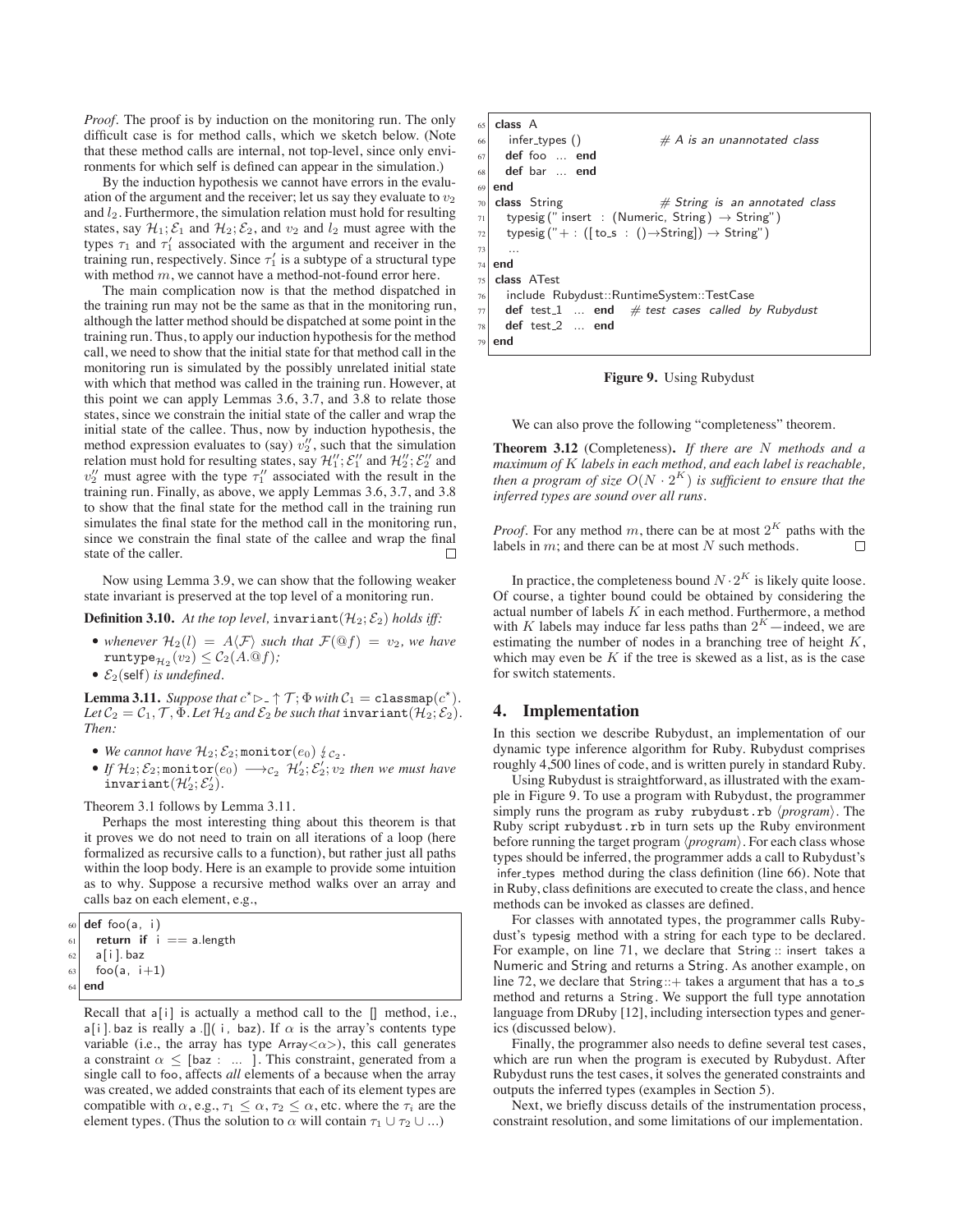*Instrumenting Unannotated Classes* Wrapped objects v : τ are implemented as instances of a class Proxy that has three fields: the object that is being wrapped, its type, and the *owner* of the Proxy, which is the instance that was active when the Proxy was created. When a method is invoked on a Proxy, the object's method\_missing method will be called; in Ruby, if such a method is defined, it receives calls to any undefined methods. Here method\_missing does a little work and redirects the call to the wrapped object.

To implement the wrapping (with Proxy) and constraint generation operations, we use Ruby introspection to *patch* the unannotated class. In particular, we rename the current methods of each unannotated class and then add method missing to perform work before and after delegating to the now-renamed method. We need to patch classes to bootstrap our algorithm, as the program code we're tracking creates ordinary Ruby objects whose method invocations we need to intercept.

On entry to and exit from a patched method, we perform all of the constraint generation and wrapping, according to Figure 1. Note that we perform both the caller and the callee's actions in the callee's method missing. This is convenient, because it allows us rely on Ruby's built-in dynamic dispatch to find the right callee method, whereas if we did work in the caller, we would need to reimplement Ruby's dynamic dispatch algorithm. Moreover, it means we can naturally handle dispatches via send, which performs reflective method invocation.

Since we are working in the callee, we need to do a little extra work to access the caller object. Inside of each patched class, we add an extra field *dispatcher* that points to the Proxy object that most recently dispatched a call to this object; we set the field whenever a Proxy is used to invoke a wrapped-object method. Also recall that each Proxy has an owner field, which was set to **self** at the time the proxy was created. Since we wrap arguments and fields whenever we enter a method, this means all Proxy objects accessible from the current method are always owned by **self** . Thus, on entry to a callee, we can find the caller object by immediately getting its dispatching Proxy, and then finding the owner of that Proxy.

Finally, notice that the above discussion suggests we sometimes need to access the fields of an object from a different object. This is disallowed when trying to read and write fields normally, but there is an escape hatch: we can access field @f of o from anywhere by calling o. instance eval ("@f"). In our formalism, we assumed fields were only accessible from within the enclosing object; thus, we may be unsound for Ruby code that uses instance\_eval to break the normal access rules for fields (as we do!).

*Instrumenting Annotated Classes* As with unannotated classes, we patch annotated classes to intercept calls to them, and we perform constraint generation and wrapping for the caller side only, as in Figure 1. We also fully unwrap any arguments to the patched method before delegating to the original method. We do this to support annotations on Ruby's core library methods, which are actually implemented as native code and expect regular, rather than Proxy-wrapped, objects. The actual method annotations for classes are stored in the class object, and can thus be retrieved from the patched method by inspecting **self** . **class** . For some methods, the proxy forwards intercepted calls to the original method, unwrapping all the arguments. For example, we forward calls to eql? and hash so wrapped objects will be treated correctly within collections.

Rubydust includes support for polymorphic class and method types. If a class has a polymorphic type signature, e.g.,  $A \lt t$ , we instantiate its type parameters with fresh type variables whenever an instance is created. We store the instantiated parameters in the instance, so that we can substitute them in when we look up a method signature. For methods that are polymorphic, we instantiate their type parameters with fresh type variables at the call.

Lastly, we also support intersection types for methods, which are common in the Ruby core library  $[12]$ . If we invoke o.m(x), and o.m has signature  $(A \rightarrow B) \cap (C \rightarrow D)$ , we use the run-time type of x to determine which branch of the intersection applies. (Recall we trust type annotations, so if the branches overlap, then either branch is valid if both apply.)

*Constraint solving and type reconstruction* We train a program by running it under a test suite and generating subtyping constraints, which are stored in globals at run time. At the end, we check the consistency of the subtyping constraints and solve them to reconstruct types for unannotated methods. The type language for reconstruction is simple, as outlined in Section 3; we do not try to reconstruct polymorphic or intersection types for methods. Consequently, the algorithms we use are fairly standard.

We begin by computing the transitive closure of the subtyping constraints to put them in a *solved form*. Then, we can essentially read off the solution for each type variable. First, we set method return type variables to be the union of their (immediate) lower bounds. Then, we set method argument type variables to be the intersection of their (immediate) upper bounds. These steps correspond to finding the least type for each method. Then we set the remaining type variables to be either the union of their lower-bounds or intersection of their upper-bounds, depending on which is available. Finally, we check that our solved constraints, in which type variables are replaced by their solutions, are consistent.

*Limitations* There are several limitations of our current implementation, beyond what has been mentioned so far. First, for practicality, we allow calls to methods whose classes are neither marked with infer types () nor provided with annotations; we do nothing special to support this case, and it is up to the programmer to ensure the resulting program behavior will be reasonable. Second, we do not wrap **false** and **nil** , because those two values are treated as false by conditionals, whereas wrapped versions of them would be true. Thus we may miss some typing constraints. However, this is unlikely to be a problem, because the methods of **false** and **nil** are rarely invoked. For consistency, we also do not wrap **true**. Third, Rubydust has no way to intercept the creation of Array and Hash literals, and thus initially Rubydust treats such a literal as having elements of type  $\top$ . The first time a method is invoked on an Array or Hash literal, Rubydust iterates through the container elements to infer a more precise type. Thus if an Array or Hash literal is returned before one of its methods is invoked, Rubydust will use the less precise  $\top$  for the element type for the constraint on the return variable. (This limitation is an oversight we will address soon.)

Fourth, for soundness, we would need to treat global variables similarly to instance and class fields, we but do not current implement this. Fifth, Ruby includes looping constructs, and hence there are potentially an infinite number of paths through a method body with a loop. However, as the foo example at the end of Section 3 illustrates, if types of the loop-carried state are invariant, the number of loop iterations is immaterial as long as all internal paths are covered. We manually inspected the code in our benchmarks (Section 5) and found that types are in fact invariant across loops. Note that looping constructs in Ruby actually take a code block essentially a first-class method—as the loop body. If we could assign type variables to all the inputs and outputs of such blocks, we could eliminate the potential unsoundness at loops. However, Ruby does not currently provide any mechanism to intercept code block creation or to patch the behavior of a code block.

Sixth, we currently do not support annotations on some lowlevel classes, such as IO, Thread, Exception, Proc, and Class. Also, if methods are defined during the execution of a test case, Rubydust will not currently instrument them. We expect to add handling of these cases in the future.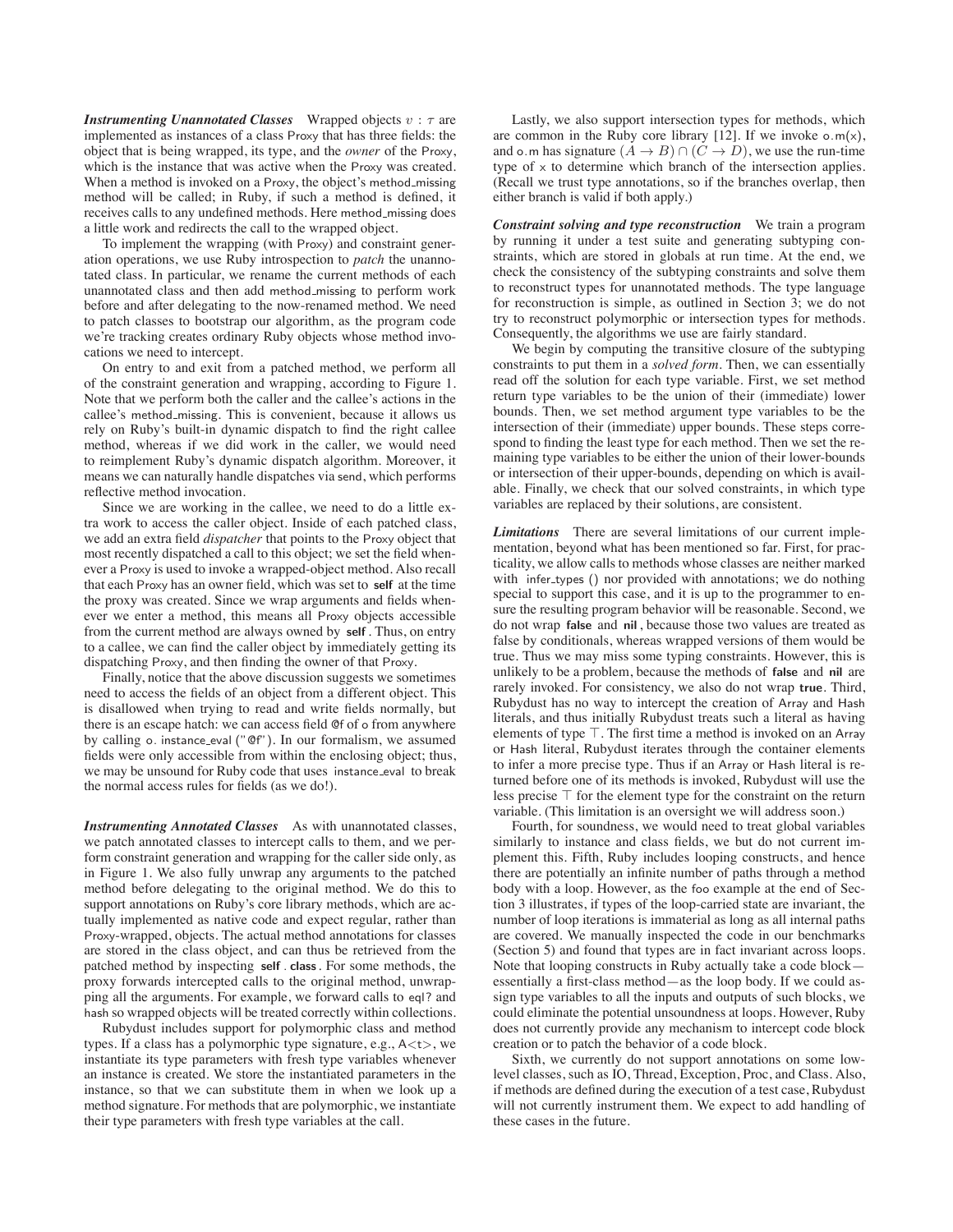|                     | LOC | ТC               | $E(\#)$ | LCov                 | <b>MCov</b> | $P(\#)$ | PCov | OT(s) | RT(s)                                         | $\overline{\text{Solving}}(s)$ |
|---------------------|-----|------------------|---------|----------------------|-------------|---------|------|-------|-----------------------------------------------|--------------------------------|
| $ministat-1.0.0$    | 96  | 10               | ⇁       | 75%                  | ำ 5         | 19      | 84%  | 0.00  | 11.19                                         | 57.11                          |
| $finitefield-0.1.0$ | 103 | 9                | 6       | 98%                  | 12/12       | 14      | 93%  | 0.00  | 1.74                                          | 1.28                           |
| Ascii85-1.0.0       | 105 |                  |         | 95%                  | 2/2         | 67      | 28%  | 0.01  | 6.81                                          | 0.17                           |
| $a$ -star           | 134 |                  |         | $100\%$              | 20/24       | 41      | 62%  | 0.04  | 114.81                                        | 37.46                          |
| $hebruby-2.0.2$     | 178 | 19               | 8       | 81%                  | 20/26       | 36      | 91%  | 0.01  | 19.97                                         | 19.08                          |
| $style-0.0.2$       | 237 | 12               |         | 75%                  | 17/32       | 88      | 28%  | 0.01  | 8.46                                          | 0.28                           |
| Rubyk               | 258 |                  | 4       | 69%                  | 15/20       | 37      | 68%  | 0.00  | 7.33                                          | 0.56                           |
| StreetAddress-1.0.1 | 772 |                  | 10      | 79%                  | 33/44       | 23      | 88%  | 0.02  | 4.45                                          | 24.58                          |
| TC - test cases     |     | E - manual edits |         | LCov - line coverage |             |         |      |       | $MCov$ - method coverage / total # of methods |                                |

P - paths PCov - path coverage OT - original running time RT - Rubydust running time

**Figure 10.** Results

Finally, in Rubydust, infer\_types () is a class-level annotation either all methods in a class have inferred types, or none do. However, it is fairly common for Ruby programs to patch existing classes or inherit from annotated classes. In these cases, we would like to infer method signatures for just the newly added methods; we plan to add support for doing so in the future.

# **5. Experiments**

We ran Rubydust on eight small programs obtained from Ruby-Forge and Ruby Quiz [23]. We ran on a Mac Pro with two 2.4Ghz quad core processors with 8GB of memory running Mac OS X version 10.6.5. Figure 10 tabulates our results. The column headers are defined at the bottom of the figure. The first group of columns shows the program size in terms of lines of code (via SLOCcount [30]), the number of test cases distributed with the benchmark, and the number of manual edits made, which includes rewriting Array and Hash literals, and inserting calls to infer types . For the *ministat* benchmark, two of the edits ensure the test setup code is called only once across all tests; without this change, the constraint solver does not complete in a reasonable amount of time. For all benchmarks, when calculating the lines of code, number of methods, and manual edits made we excluded testing code. For *style*, we also did not count about 2,700 lines of the source file that occur after Ruby's \_END\_ tag, which tells the interpreter to ignore anything below that line. In this case, those lines contain static data that the program loads at run-time by reading its own source file.

The next group of columns gives the line coverage from the test cases (computed by rcov [21]), the method coverage, the sum of the number paths in covered methods, and the percentage of these paths covered by the test cases. As rcov does not compute path coverage, we determined the last two metrics by hand—for each method, we inserted print statements on every branch of the program to record which branches were taken at run time. We then manually analyzed this information to determine path coverage. When considering paths, we tried to disregard infeasible paths (e.g., conditionals with overlapping guards) and paths that only flagged errors. The path coverage is generally high, with the exception of *Ascii85* and *style*, which have long methods with sequences of conditionals that create an exponential number of paths.

We manually inspected the source code of the benchmark programs, and we determined that for the methods that were covered, the type annotations inferred by Rubydust are correct. It is interesting that the annotations are correct even for the two programs with low path coverage; this suggests that for these programs, reasonable line coverage is sufficient to infer sound types. Rubydust also found one type error, which we discuss below.

*Performance* The last group of columns in Figure 10 reports Rubydust's running time, which we split into the time to instrument and run the instrumented program, and the time to solve the generated constraints. As we can see, the overhead of running under Rubydust, even excluding solving time, is quite high compared to running the original, uninstrumented program. Part of the reason is that we have not optimized our implementation, and our heavy use of wrappers likely impedes fast paths in the Ruby interpreter. For example, values of primitive types like numbers are not really implemented as objects, but we wrap them with objects. Nevertheless, we believe that some overhead is acceptable because inference need not be performed every time the program is run.

The solving time is high, but that is likely because our solver is written in Ruby, which is known to be slow (this is being addressed in newer versions of Ruby). We expect this solving time would decrease dramatically if we exported the constraints to a solver written in a different language.

*Inferred Types* We now describe the benchmark programs and show some example inferred types, as output by Rubydust.

*Ministat* generates simple statistical information on numerical data sets. As an example inferred type, consider the median method, which computes a median from a list of numbers:

|               | $_1$   median: ( [ sort !: ( ) → Array <numeric>;</numeric> |
|---------------|-------------------------------------------------------------|
| 2             | size : () $\rightarrow$ Numeric;                            |
| $\frac{1}{3}$ | $'\left[\right]'$ : (Numeric) $\rightarrow$ Numeric])       |
| 4             | $\rightarrow$ Numeric                                       |
|               |                                                             |

The method takes an object that has sort !, size, and  $\parallel$  methods, and returns a Numeric. Thus, one possible argument would be an Array of Numeric. However, this method could be used with other arguments that have those three methods—indeed, because Ruby is dynamically typed, programmers are rarely required to pass in objects of exactly a particular type, as long as the passed-in objects have the right methods (this is referred to as "duck typing" in the Ruby community).

*Finitefield*, another mathematical library, provides basic operations on elements in a finite field. As an example type, consider the inverse method, which inverts a matrix:

|    | $\alpha$ inverse : (['>': (Numeric) → Boolean;                  |
|----|-----------------------------------------------------------------|
| 21 | $'\ll'$ : (Numeric) $\rightarrow$ Numeric;                      |
| 3  | $'\gg'$ : (Numeric) $\rightarrow$ Numeric;                      |
| 4  | '&': (Numeric) $\rightarrow$ Numeric;                           |
| 5  | '^': (Numeric) $\rightarrow$ Numeric]) $\rightarrow$ Numeric ") |
|    |                                                                 |

As above, we can see exactly which methods are required of the argument; one concrete class that has all these methods is Numeric.

*Ascii85* encodes and decodes data following Adobe's binary-totext Ascii85 format. There are only two methods in this program, both of which are covered by the seven test cases. Rubydust issues an error during the constraint solving, complaining that Boolean is not a subtype of [ $\text{to}$  i: ()  $\rightarrow$  Numeric]. The offending parts of the code are shown below.

module Ascii85

 $def$  self .encode(str, wrap\_lines  $=80$ )

<sup>3</sup> ... **if** (! wrap lines ) **then** ... **return end**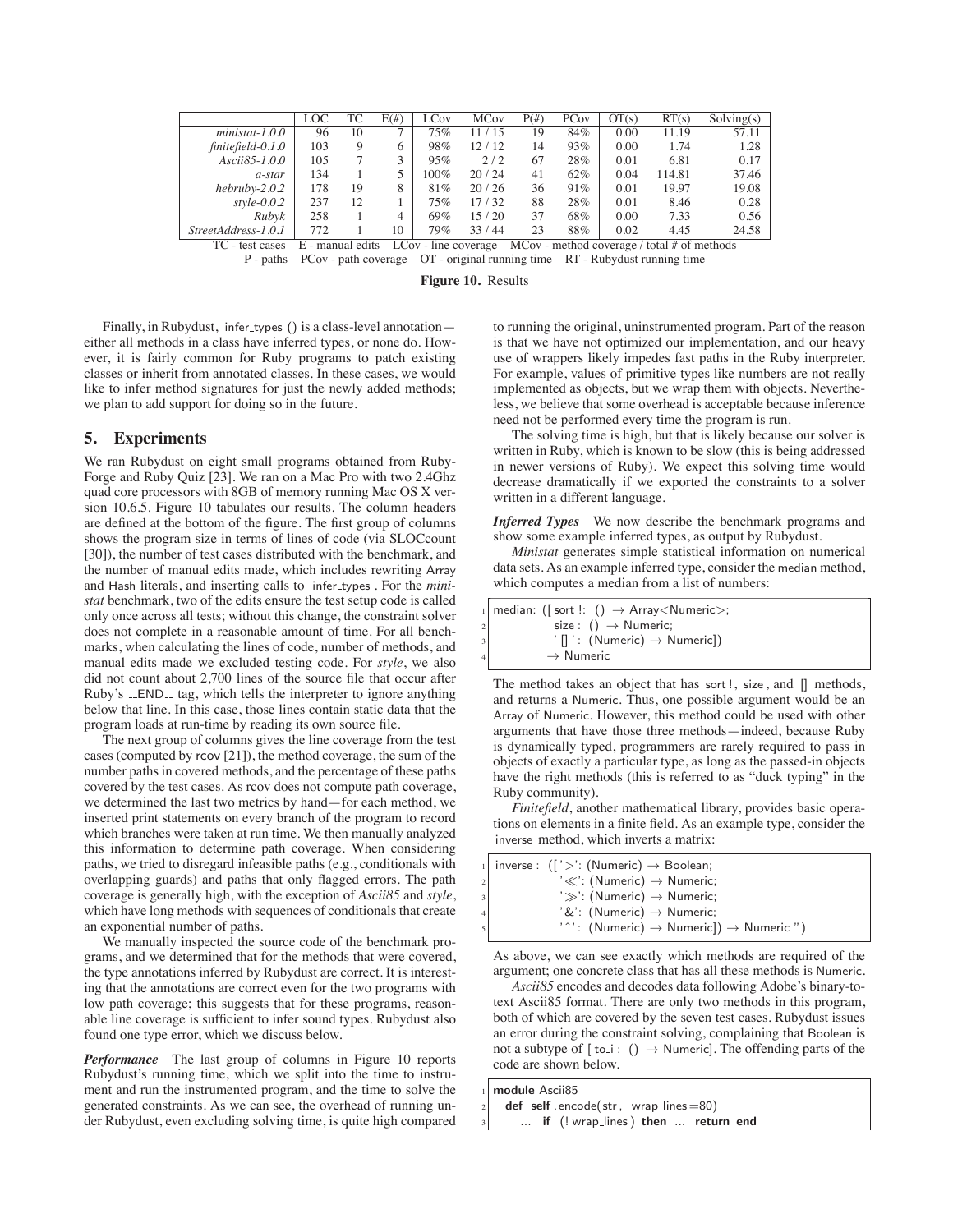The author of the library uses wrap lines as an optional argument, with a default value of 80. In one test case, the author passes in false, hence wrap\_lines may be a Boolean. But as Boolean does not have a to i method, invoking wrap lines . to i is a type error. For example, passing **true** as the second argument will cause the program to crash. It is unclear whether the author intends to allow **true** as a second argument, but clearly wrap lines can potentially be an arbitrary non-integer, since its to i method is invoked (which would not be necessary for an integer).

*A-star* is a solution for the A\* search problem. It includes a class Tile to represent a position on a two-dimensional Map. Rubydust infers that two of the methods to Tile have types:

```
y: () \rightarrow Numeric
x: () \rightarrow Numeric
```
The Map class uses Tile, which we can see from the inferred types for two of Map's methods:

|                         | $_1$   adjacent: $([y: () \rightarrow$ Numeric; x: $() \rightarrow$ Numeric]) $\rightarrow$ Array $<$ Tile $>$ |
|-------------------------|----------------------------------------------------------------------------------------------------------------|
|                         | $_2$ find_route : () $\rightarrow$                                                                             |
| $\overline{\mathbf{3}}$ | [push: ([y: () $\rightarrow$ Numeric; x: () $\rightarrow$ Numeric]) $\rightarrow$ Array <tile>;</tile>         |
| 4 I                     | include ?: ( $[y: () \rightarrow$ Numeric; x: () $\rightarrow$ Numeric]) $\rightarrow$ Boolean;                |
| 5                       | pop: () $\rightarrow$ [y: () $\rightarrow$ Numeric; x : () $\rightarrow$ Numeric];                             |
| 6                       | to_ary : () $\rightarrow$ Array $\lt$ Tile $>$                                                                 |

The adjacent method computes a set of adjacent locations (represented as an Array<Tile>) given an input Tile. The find\_route method returns an array of Tile, which is an instance of the slightly more precise structural type Rubydust infers. (Here the structural type is actually the type of a field returned by find route.)

*Hebruby* is a program that converts Hebrew dates to Julian dates and vice versa. One method type we inferred is

leap ?:  $([ ' * ' : (Numeric) \rightarrow Numeric]) \rightarrow Boolean$ 

This method determines whether the year is a leap year. This signature is interesting because the argument only needs a single method, ∗, which returns a Numeric. This is the only requirement because subsequent operations are on the return value of ∗, rather than on the original method argument.

*Rubyk* is a Rubik's Cube solver; as this program did not come with a test suite, we constructed a test case ourselves (one of the four edits we made to the program). Some of the inferred types are shown below.

| $\Box$ visualize :() → Array <array<string>&gt;</array<string>            |
|---------------------------------------------------------------------------|
| $_2$ initialize :() $\rightarrow$ Array <array<string>&gt;</array<string> |

We can see that the visualize and initialize methods return a representation of the cube faces as an  $Array <$ Array $<$ String $>$ .

*Style* is a "surface-level analysis tool" for English. The program has several methods that determine characteristics of English text. Some sample inferred types are:

```
pronoun? :([downcase : () \rightarrow String] \rightarrow Booleanpassive? :[ [each : () \rightarrow Array<String>]) \rightarrow Boolean
preposition ? :(\lceil downcase : \lceil) \rightarrow String]) \rightarrow Boolean
abbreviation ? :([ downcase : () \rightarrow String]) \rightarrow Boolean
nominalization ? :([ downcase : () \rightarrow String]) \rightarrow Boolean
interrogative\_pronoun ? ::([downcase : () \rightarrow String]) \rightarrow Booleannormalize :([ downcase : () \rightarrow String]) \rightarrow String
```
Here, most of the methods first downcase their argument, and then use the resulting String. The passive method takes an array of Strings , representing a sentence, and iterates through the array to determine whether the sentence is in the passive voice.

Finally, *StreetAddress* is a tool that normalizes U.S. street address into different subcomponents. As an example, the parse class method takes a String and returns an instance of the class, which is depicted in the following output:

| $\vert$ class << StreetAddress::US; # define a class method      |
|------------------------------------------------------------------|
| $_{2} $ parse: (String) $\rightarrow$ StreetAddress::US::Address |
| $_3$ end                                                         |

*Notes* We encountered all of Rubydust's limitations in these benchmark programs—there were tests that called out to unannotated and uninferred classes; that use **false** and **nil** ; that use global variables; and that use unannotated low-level classes like IO. However, as already mentioned, the types Rubydust inferred were correct, and so these limitations did not affect the results.

We also encountered the use of reflective method invocation via send described in Section 2.5. We did not encounter uses of other dynamic features for classes whose types are inferred (though they do occur internally in the standard library).

# **6. Related work**

There has been significant interest in the research community in bringing static type systems to dynamic languages. Much recent research has developed ways to mix typed and untyped code, e.g., via quasi-static typing [26], occurrence typing [29], gradual typing [25], and hybrid typing [13]. In these systems, types are supplied by the user. In contrast, our work focuses on type inference, which is complementary: we could potentially use our dynamic type inference algorithm to infer type annotations for future checking.

Several researchers have explored type inference for objectoriented dynamic languages, including Ruby [2, 3, 10, 12, 16, 18], Python [4, 7, 24], and JavaScript [5, 27], among others. As discussed in the introduction, these languages are complex and have subtle semantics typically only defined by the language implementation. This makes it a major challenge to implement and maintain a static type inference system for these languages. We experienced this firsthand in our development of DRuby, a static type inference system for Ruby [3, 10, 12].

There has also been work on type inference for Scheme [31], a dynamic language with a very compact syntax and semantics; however, these inference systems do not support objects.

Dynamic type inference has been explored previously in several contexts. Rapicault et al. describe a dynamic type inference algorithm for Smalltalk that takes advantage of introspection features of that language [20]. However, their algorithm is not very clearly explained, and seems to infer types for variables based on what types are stored in that variable. In contrast, we infer more general types based on usage constraints. For example, back in Figure 2, we discovered argument x must have a qux method, whereas we believe the approach of Rapicault et al would instead infer  $\times$  has type B, which is correct, but less general.

Guo et al. dynamically infer abstract types in x86 binaries and Java bytecode [14]. Artzi et al. propose a combined static and dynamic mutability inference algorithm [6]. In both of these systems, the inferred types have no structure—in the former system, abstract types are essentially tags that group together values that are related by the program, and in the latter system, parameters and fields are either mutable or not. In contrast, our goal is to infer more standard structural or nominal types.

In addition to inferring types, dynamic analysis has been proposed to discover many other program properties. To cite three ex